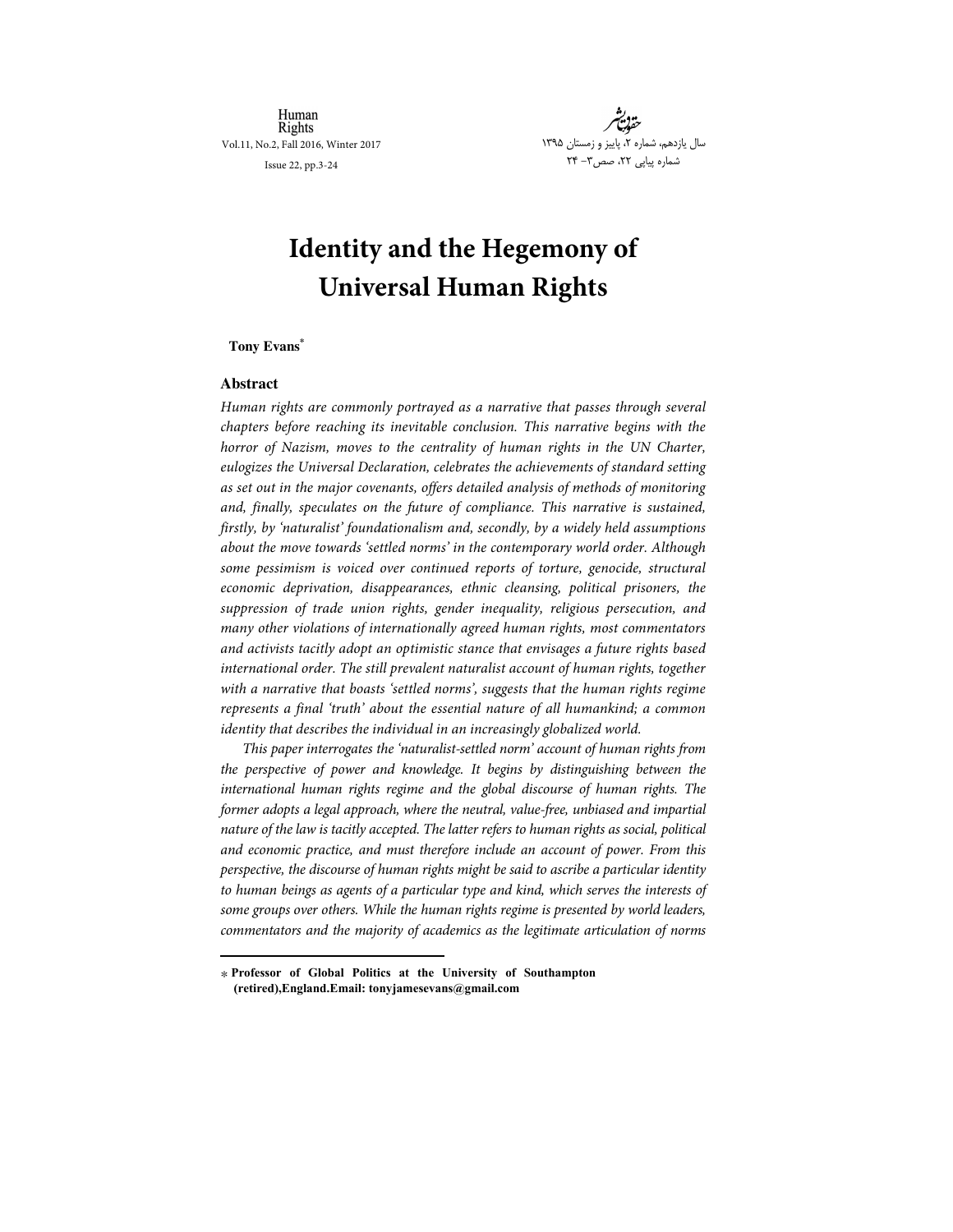founded upon timeless 'truths' about human nature, the argument presented in this paper suggests that the norms associated with the discourse of rights offer a more cogent insight into the status of human rights in the current world order. Thus, complex questions arise about power/knowledge, foundationalism, the status of international human rights law, and the politics of rights.

The paper begins with an account of discourse as a meeting place for power and knowledge. A second section discusses 'discipline' as a mode of social organization that imbues the individual's identity with particular ways of thinking, knowing and behaving, thereby instilling a particular social consciousness. A further section looks at the global development of 'market disciplinary' norms (as opposed to legal norms) that act as a guide for action. The paper concludes with a discussion on issues of human rights and identity in the age of globalization.

# **Introduction**

In recent years several authors have argued that the terrain for political struggles has shifted from the politics of poverty, egalitarianism, and scarcity to that of identity, difference and exclusion. <sup>1</sup> The new politics of identity is often couched in the language of cultural relativism, which assumes a 'clash of cultures' in the struggle for moral dominance.<sup>2</sup> At the heart of cultural relativist arguments is the assumption that any claim for moral universality is fundamentally flawed because it fails to acknowledge that the validity of rights is derived from the cultural context in which it is asserted. Thus, all claims to universality are false, 'because the history of the world is the story of the plurality of cultures.<sup>3</sup> From this perspective, those who promote universal human rights are open to the charge of imperialism, understood in the current period as the moral arm of the United States of America and its allies. Universal human rights should therefore be treated with deep suspicion, if not downright rejection.

However, in the current period, it is a mistake to understand the new politics of identity as a reaction to imperialism, if this is seen as an attempt to generalize the moral values of a particular social, cultural, and moral tradition. Instead, the new politics of identity should be seen as emerging in the wake of changes to the global socioeconomic context within which people (and peoples) must live their lives. In the age of economic globalization, the demand for changes in systems of

<sup>1.</sup> See: Fraser, 2000: 20-107.

<sup>2.</sup> See: Huntington, 1997.

<sup>3.</sup> See: Vincent, 1986.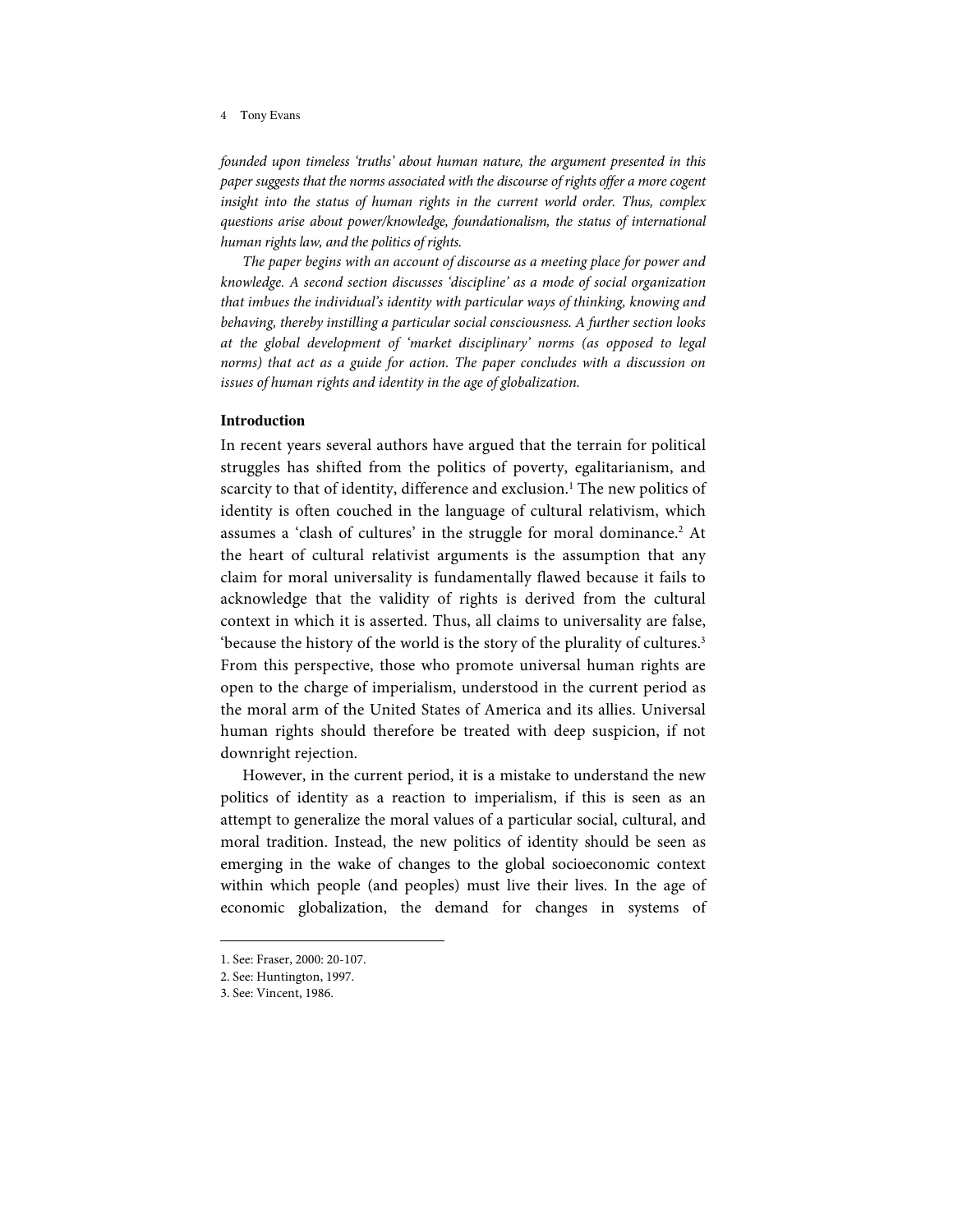production, agriculture, and exchange have seen the emergence of new forms of social relations that challenge existing social habits, moral ideas, and cultural identities. In many locales, these changes instigate feelings of anomie and social disintegration, as traditional knowledge is replaced by the new.<sup>1</sup> The increasing grip of economic globalization therefore provides the context for political struggles that may threaten those whose interests are most closely associated with the move to a new global order characteristic of recent decades. 2

Two possibilities present themselves for avoiding disruptive threats caused by the politics of identity. The first is the threat or actual use of force to coerce discontented groups into accepting the full consequences of the new socioeconomic order. Policies that require the constant policing of the 'uncivil' are, of course, costly, cannot be relied upon indefinitely, and often fuel further dissatisfaction.<sup>3</sup> The second is to institutionalize universal civil, political, economic, social and cultural rights, which are said to 'trump' all other claim. In this way, those who suffer threats associated with identity and difference as a consequence of economic globalization are guaranteed their rights, backed by the full force of international law and the international community. The universal human rights regime, which includes the Universal Declaration, the major covenants and current arrangements for monitoring progress on human rights issues, provides the focus for this project. In this way, those groups who suffer the worst consequences of economic globalization, and who seek to engage in political struggles founded upon threats to identity, are provided with a set of principles, norms, and values on which to mount legitimate resistance. 4

However, the human rights regime, which is a legal discourse, is not presented merely as a pragmatic solution for those who suffer the worst consequences of economic globalization: simply as a corpus of international law that has to be honoured. To sustain the claim of universality, the regime has sought to promote a secure philosophical foundation upon which human rights might be sustained. Although this project has investigated many possibilities, including the existence of a deity, human need, self-evidence, and theories of justice, in the most

<sup>1.</sup> See: Salmi, 1993; van der Pijl, 1998.

<sup>2.</sup> See: George, 1999.

<sup>3.</sup> See: Pasha and Blaney, 1998: 417-540.

<sup>4.</sup> See: Pupavac, 2003.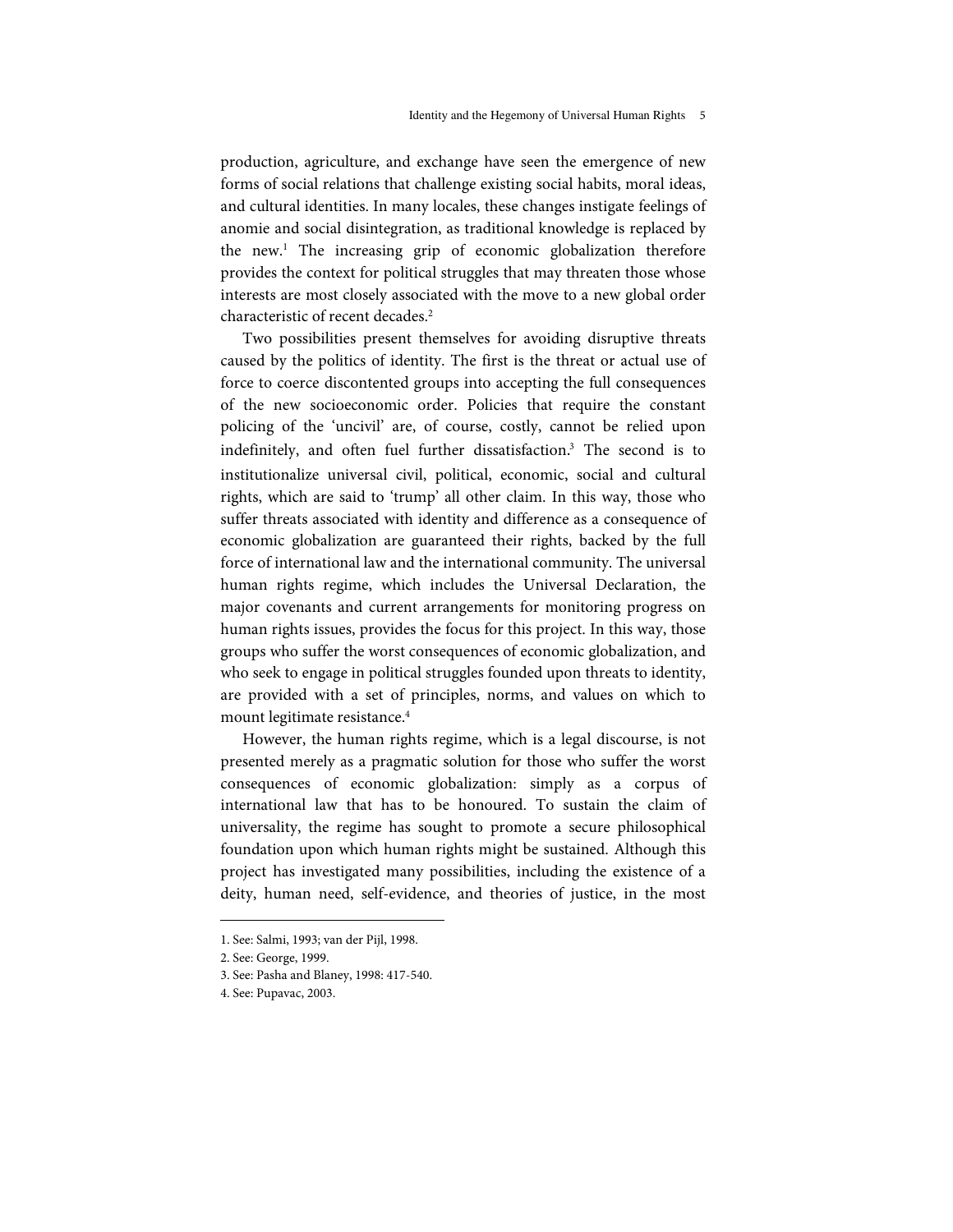recent period the tradition of natural rights is widely acknowledged. Claims that all rational nations now subscribe to the 'settled norms' of human rights<sup>1</sup> and that 'amazing progress' has been achieved in recent decades 2 , reinforce the regime and its foundational project. The claims made for the natural rights/'settled norm' foundations of human rights allow proponents of the regime to represent human rights a 'neutral' set of claims; a final 'truth' about the essential and eternal nature of humankind, legitimated both by reason and law.

An alternative way of viewing the project for universal human rights distinguishes between the human rights regime and the socioeconomic context in which the discourse of rights is conducted. While the contemporary discourse of rights refers to the creation of international law, and methods for implementation, 'market discipline' associated with the conditions of globalization provides the normative order in which rights must be promoted and claimed. Those seeking to gain an insight into human rights by contextualizing rights in this way reject all notions of 'neutrality, insisting instead that human rights cannot be fully understood without an analysis of power. From this perspective, the post-war discourse of universal human rights should be seen as an attempt to ascribe an identity to all individuals as agents of a particular kind and type; agents fit to take their place within the global political economy. While the human rights regime describes a wide range of rights, the perspective gained by including an analysis of power seeks to expose the interests supported by promoting a particular vision of rights. In this way, the regime can be said to mask the actual normative foundations upon which global decision-making and legitimate action is conducted.

The paper begins with a brief overview of economic globalization, as the context in which claims for human rights are constructed. It then moves to a discussion on the discourse of human rights, where power and interests associated with economic globalization are exercised. This is followed by a further discussion on market discipline, which provides the normative rules for economic, social and political action. Finally, some conclusions are drawn concerning claims that the human rights regime offers a legitimate foundation upon which to conduct political struggles on identity, difference, and exclusion.

j

<sup>1.</sup> See: Frost, 1996.

<sup>2.</sup> See: Opsahl, 1989: 13-33.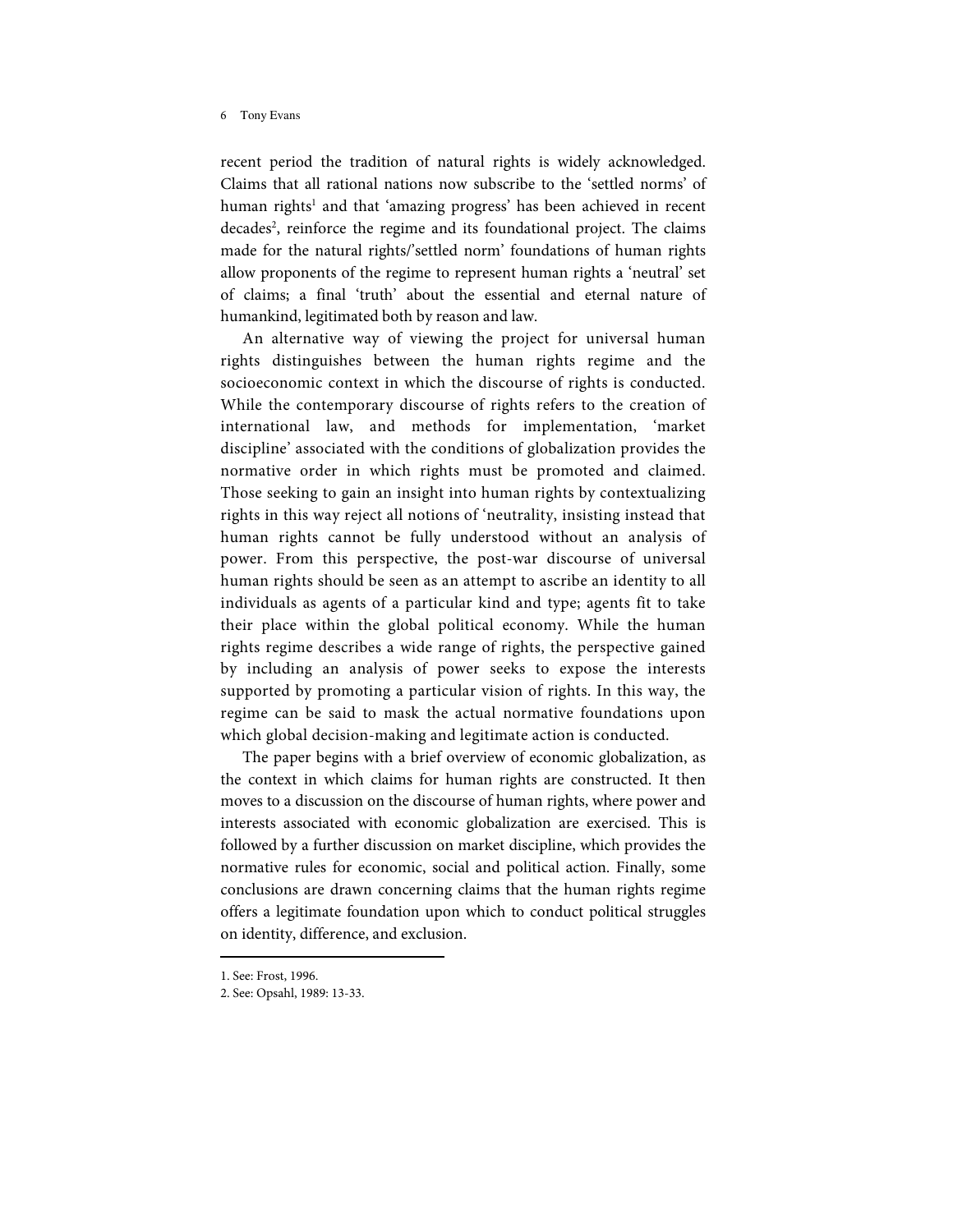## **Globalization and Human Rights**

Although there are many disagreements across and within academic disciplines on the exact nature of globalization<sup>1</sup>, most theories accept that we are witnessing a significant shift in the special reach of networks of social relations at all levels; transnational, interregional, and global. Globalization is understood as an historic process that both 'stretches' and 'deepens' transnational patterns of social relations. 'Stretching' social relations suggests that events, decisions, and activities in one part of the world often have an immediate impact on the economic, social, and political well-being of individuals and communities in distant locations. This is distinguished from the 'deepening' of social relations, which suggests that patterns of interaction and interconnectedness are achieving both greater density and intensity.<sup>2</sup> In the words of Anthony Giddens, although 'everyone has a local life, phenomenal worlds for the most part are truly global.<sup>3</sup> While Giddens and others would argue that globalization should be seen as a multidimensional project, economic globalization remains the most influential element that challenges existing notions of identity and the tolerance of difference. 4

While some studies have attempted to re-contextualize human rights as an important aspect of globalization, most adopt a neo-liberal approach, which tacitly assumes that globalization presents new opportunities for strengthening the regime. Following the approach of George Washington and the nineteenth century British parliamentarian Richard Cobden,<sup>5</sup> who saw international trade as a 'civilizing' influence on the 'uncivilized', the move towards ever greater levels of economic integration is said to parallel ever greater levels of 'moral integration'. $\stackrel{\text{\scriptsize6}}{ }$ 

According to neo-liberals, these processes provide the context for the emergence of a global civil society, which will, in time, empower the global citizen in the struggle to claim the rights set out in the human rights regime. Neo-liberals acknowledge that while the past era saw the development of legal standards for universal human rights, in the form of international law that reflects the timeless universalism of human rights, implementation was inhibited by the principles on which the

<sup>1.</sup> See: Spybey, 1996.

<sup>2.</sup> See: Held, 1999; McGrew, 1992.

<sup>3.</sup> See: Giddens, 1990.

<sup>4.</sup> See: Carver, 1998; Cox, 1997; Hoogvelt, 2001.

<sup>5.</sup> See: Vincent, 1986.

<sup>6.</sup> See: Donnelly, 1989.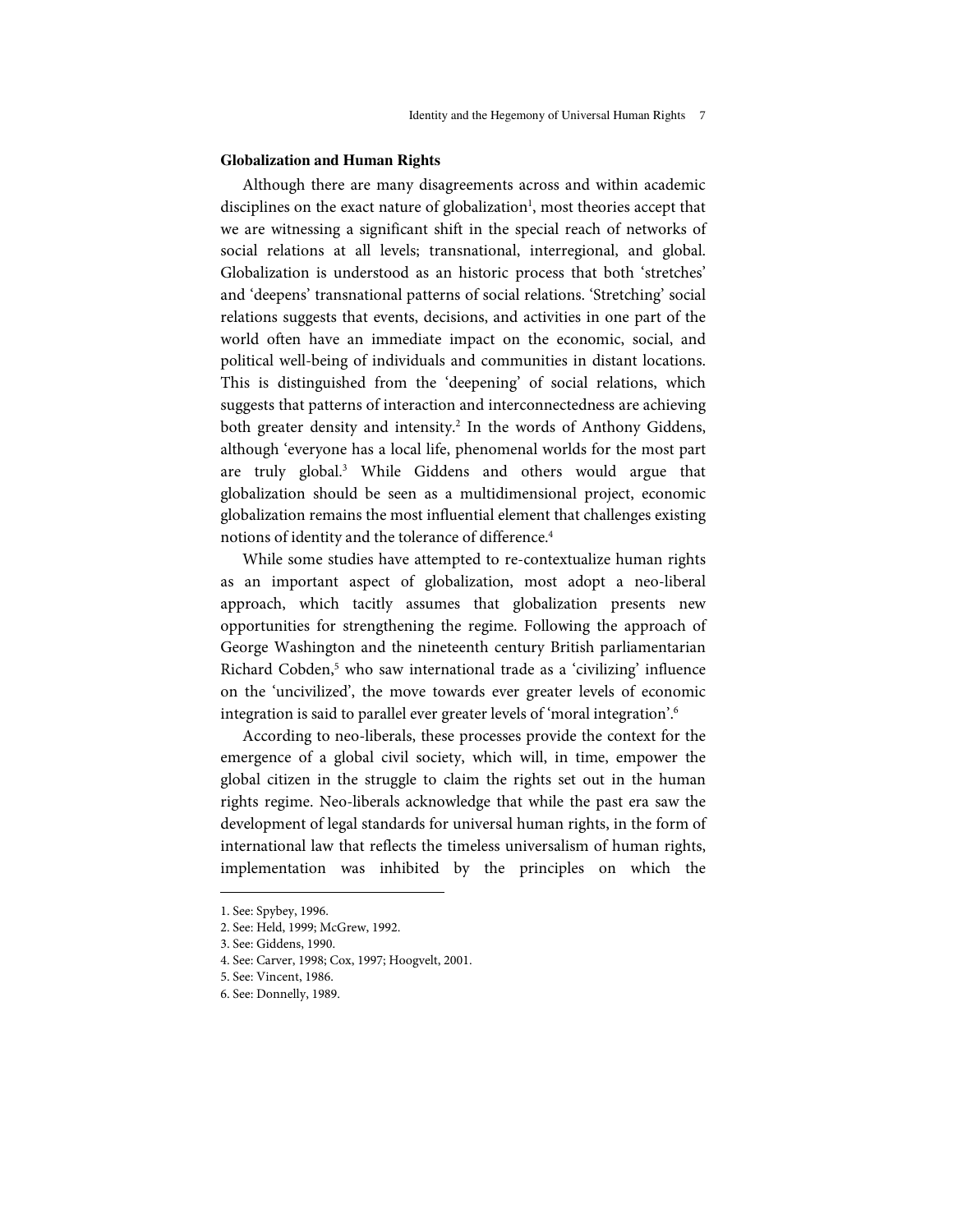international system of states was built, including sovereignty, nonintervention and domestic jurisdiction. <sup>1</sup> Today, so the argument continues, the conditions of globalization provide an opportunity to develop new forms of 'humane governance', including new and more effective ways of securing universal human rights.<sup>2</sup>

Critics of neo-liberal optimism are less sanguine. First, critics accuse neo-liberals of a myopic vision of globalization, which stresses present and future benefits but remains blind to current, potential and future costs. These critics argue that the forms of global finance, capital accumulation and consumption associated with economic globalization are supported by new social, economic and political structures that present an enormous challenge for the politics of identity. Second, critics point out that the institutions on which neo-liberals place so much hope for securing human rights, including international law, may well be less effective under conditions of globalization because these institutions reflect the statist logic of the previous era, rather than those of the future. If under conditions of globalization the authority of the state has diminished, then international law, the law that governs relations between states, has less potential in regulating the practices of non-state actors, who are at the forefront of economic globalization.<sup>3</sup>

Third, critics argue that it is demonstrably over-optimistic to claim that wide agreement has been reached concerning the nature and substance of universal human rights, as can be seen in the recent debates over 'Asian values' and the invisibility of women in the human rights debate. (Bauer and Bell, 1999, Pasha and Blaney, 1998, Peterson and Parisi, 1989) Finally, critics argue that the uneven consequences of globalization suggest that economic and moral integration is not indicative of the emergence of a single, globally accepted moral code. Rather than signalling the 'end of history', (Fukuyama, 1989) critics argue, neo-liberal observations about processes of global integration suggest the emergence of particular forms of class formation and new hierarchies of knowledge and power. (van der Pijl, 1998) Neo-liberal assertions about the prospects for human rights are, therefore, little more than a reflection of particular class interests, not an all-embracing global phenomenon that will eventually bring human rights protection to all

<sup>1.</sup> See: Cassese, 1990.

<sup>2.</sup> See: Clark, 1999.

<sup>3.</sup> See: Panitch, 1995.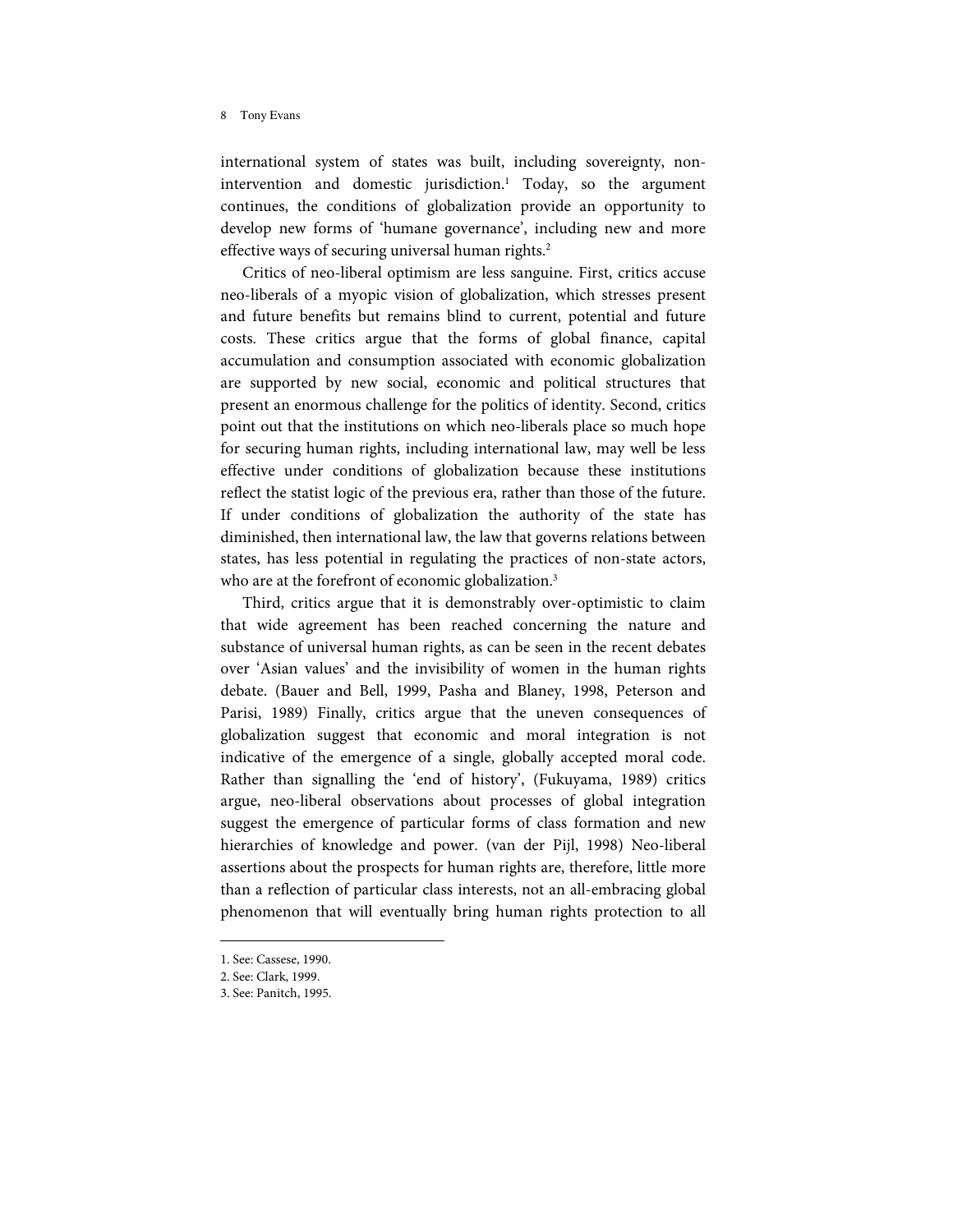people. (Aziz, 1999) Expressed cogently by Scholte:

liberal globalists of the late twentieth century readily fall prey to a naïve optimism, sometimes bordering on the euphoric, that modernity will, almost as a matter of historical inevitability, yield a universal, homogeneous, egalitarian, prosperous and communitarian world society. Yet in practice, globalization has often perpetuated (and in some instances increased) poverty, violence, ecological degradation, estrangement and anomie. [Furthermore], liberal accounts of globalization lack a critical examination of their own terms and the social structures that this mind-set bolsters. Tacitly if not explicitly, liberal orthodoxy treats the market, electoral democracy, growth, national solidarity and scientific reason as timeless virtues with universal applicability. This discourse effectively rules out the possibility that capitalism, individualism, industrialism, consumerism, the nationality principle and rationalism might be causes rather than cures for global problems. (Scholte, 1996: 43-57)

This more pessimistic view casts economic globalization as posing continued threats to human rights, including mass migrations, refugees, famine, violence, environmental degradation, cultural dissolution and structural deprivation. Pessimists argue that far from strengthening human rights, the practices of globalization may not lead to greater human emancipation but, rather, to new forms of repression. For the pessimists, '[t]here is no obvious or unambiguous, let alone, necessary, connection between globalization and freedom.<sup>1</sup> If the project of universal human rights can be further promoted within the context of globalization, then according to the pessimists, we must begin by unmasking the weaknesses and inadequacies of the neo-liberal approach, so that our hopes are not thw arted and our energies dissipated by undertaking actions that lead to inevitable failure. Political struggles based upon the politics of identity that appeal to the human rights regime may therefore be misplaced.

# **The Discourse of Human Rights**

The contemporary discourse of human rights must therefore be placed within the context of economic globalization. The term 'discourse' refers to the argument that language is not merely a way of describing external reality - a technique for labelling objects - but acts to signify generalised,

<sup>1</sup> . See: Scholte, 1996: 43-57.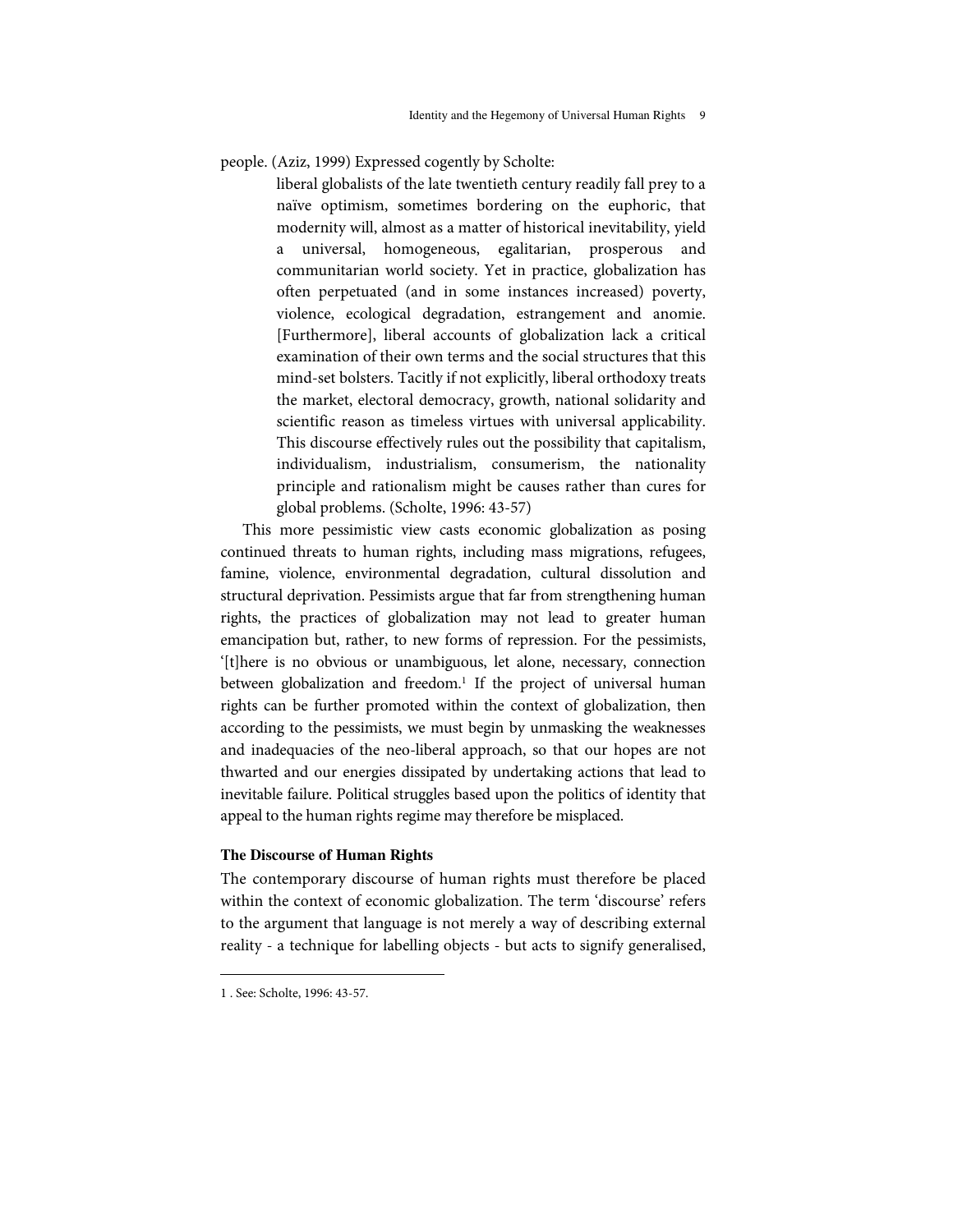socially constructed categories of thought to which important social meanings and values are attributed. Discourses promote particular categories of thought and belief that guide our responses to the prevailing socioeconomic environment. In this sense, discourses lend structure to our experiences, and the meanings we give to our experiences. An example of this can be seen when we use the term 'lawyer', which does not simply describe an individual by professional category but also invokes a bundle of other meanings, expectations and understandings that go far beyond mere empiricism. Included among these are assumptions about authority, fairness, social class, punishment, justice, legitimacy, erudition and notions of social order. Discourses therefore provide sets of values and beliefs that inform our social responses and actions, although not always self-consciously. Professional and intellectual discourses are among the most influential in this respect. Crucially, as professional, intellectual and interest based groups move to 'privatise' and institutionalise discourse - through the introduction of specialised language, images concepts, and the institutionalization of knowledge -- the veracity, reliability, integrity and authority of discourse 'experts' is reinforced, while other voices from outside the discourse are marginalized, derided, excluded and sometimes prohibited.<sup>1</sup> The most prominent voices within the human rights discourse are lawyers, NGOs, and academics, whose authority ensures that the 'true' discourse is maintained.

Discourses therefore act as the meeting place for power and knowledge.<sup>2</sup> While neo-liberals assumes that knowledge can flourish only in the absence of power, from the perspective of discourse, there can be no knowledge without power or power in the absence of know ledge. <sup>3</sup>To gain an insight into the truth-claims emanating from discourse must therefore include an enquiry into power relations. However, such an investigation does not imply that the generation of truth is necessarily corrupted by power but, rather, that the social world described by discourses always involves power relations. In this sense, neo-liberal concerns that power can be defined in terms of legitimacy and illegitimacy misses the important point that even the legitimate exercise of power also excludes, marginalizes, silences, and prohibits alternatives.

<sup>1.</sup> See: Hunt, 1993.

<sup>2.</sup> See: Foucault, 1977: 1-46.

<sup>3.</sup> See: Cozens Hoy, 1995: 91-173.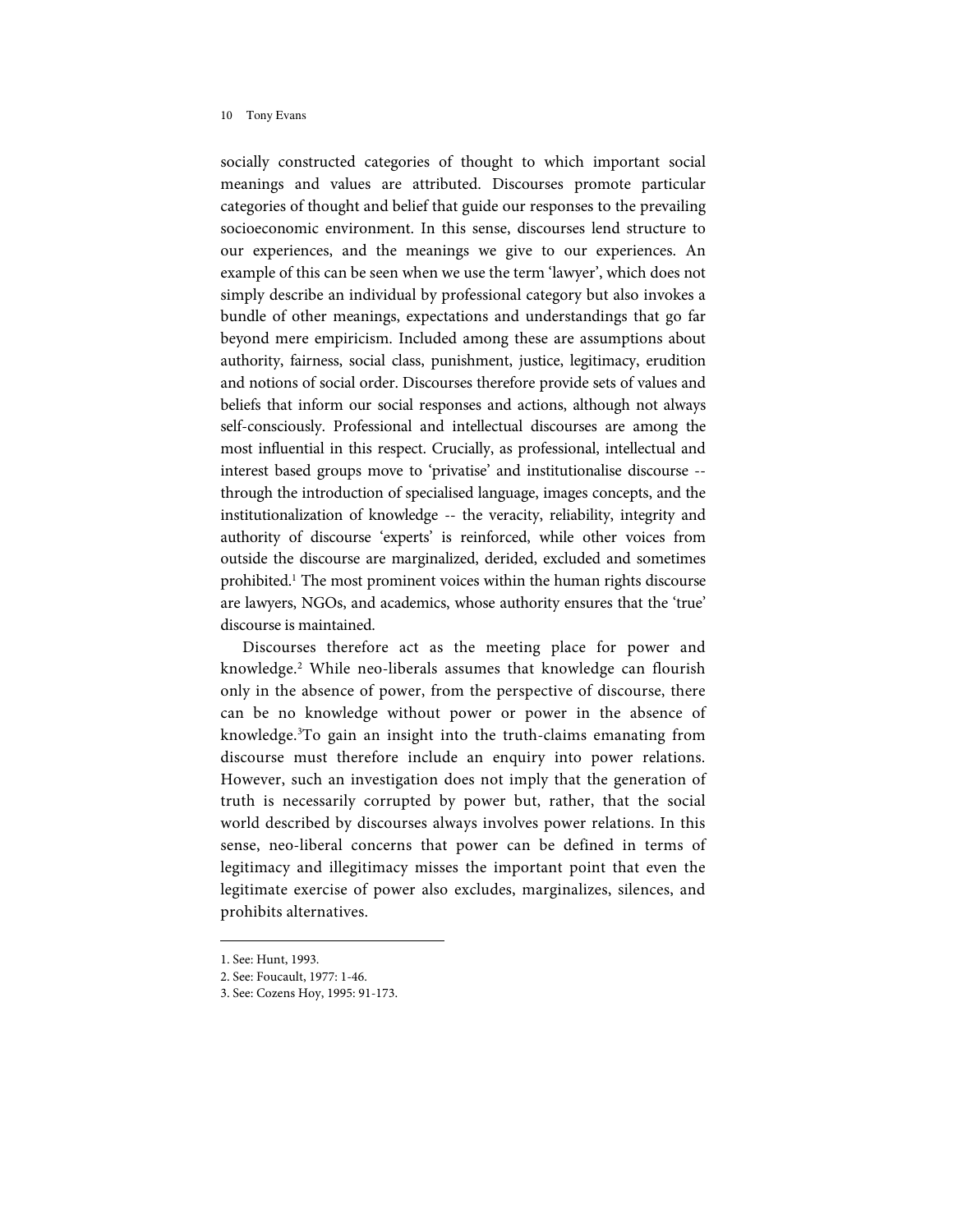Mutua illustrates this clearly in his discussion of the human rights discourse, w hich he argues is often expressed through images of the 'saviour' overthrowing the 'savage' to restore human rights to the 'victim'. <sup>1</sup> While the image of good triumphing over evil to save the w retched may inspire a sense of moral righteousness, it fails to acknowledge that the wretched may aspire to an alternative view of dignity, rights and the good life than that promoted by the saviour. Within the context of the current global order, the saviour is concerned to promote the values, norms and principles of the dominant discourse of human rights, which is associated with the neo-liberal project for economic globalization. The victim, on the other and, may harbour other expectations, perhaps group rights and the right to cultural identity, which the neo-liberal project finds difficulty in accommodating.<sup>2</sup>

Following this approach to discourse suggests that human rights are better understood as three overlapping discourses – the philosophical, the legal and the political -- each with its own language, concepts and normative framework. The philosophy of rights discourse, as noted in the introduction, has achieved widespread acceptance of its foundationalist 'settled norm' project. In this sense, the philosophical discourse has been described as a 'culture of contentment' 3 , a conservative rather than radical project,<sup>4</sup> and a point of 'arrival' for the neo-liberal project.<sup>5</sup> Confirming this view, the president of the United Nations General Assembly once noted that the 'quest for the basis of human rights to which philosophers, jurists and politicians devoted their interest and concern in the past … [has] lost it significance'.<sup>6</sup>

In contrast to the moral abstract nature of the philosophical discourse, the legal discourse focuses upon a large corpus of international human rights law, mostly generated under the auspices of the United Nations. The legal discourse focuses upon the internal logic of the law, its elegance, coherence, extent, and meaning, which the application of legal reason is said to reveal <sup>7</sup> A second aspect of the legal discourse investigates questions concerning the extent to which human rights law can be said to

- 6. See: Chandler, 2002.
- 7. See: Vincent, 1986.

<sup>1.</sup> See: Mutua, 2002.

<sup>2.</sup> See: Evans, 2000.

<sup>3.</sup> See: Gill, 1995: 399-423.

<sup>4.</sup> See: Carver, 1998.

<sup>5.</sup> See: Raphael, 1966: 22-30.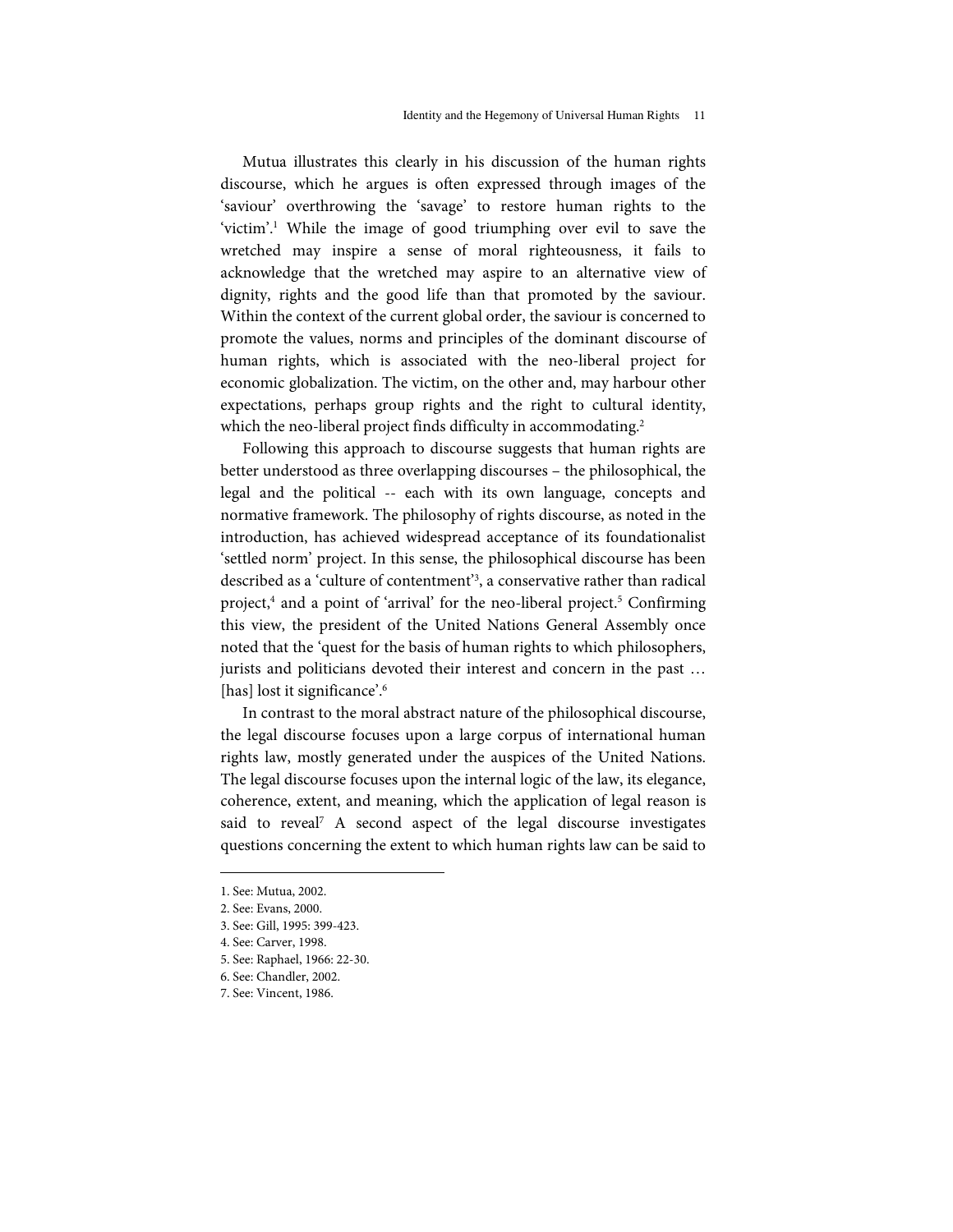have transformed the principles of international law into a system perhaps more appropriately labelled transnational law.<sup>1</sup> The purpose of this move is to resolve the contradictions between the cosmopolitan claims of human rights and the principles of sovereignty, nonintervention and cultural difference, upon which the international system and international law is built. Although this move may have noble motives, critics argue that it 'impedes the application of basic international legal doctrine to human rights law; impedes its conceptual and academic development and obscures conflicts between the two'.<sup>2</sup> In common with natural rights foundationalism, which, reason reveals, stands above the values that describe any particular society, culture or civilization, international human rights law claims to articulate a set of 'neutral' values to which all reasonable people should subscribe.<sup>3</sup>

Lastly, the political discourse seeks to contextualize the prevailing values expressed in law and philosophy. It is therefore concerned with questions of power and interests associated with the dominant conception of human rights and the expression of those interests as legal and philosophical 'truths' <sup>4</sup> While the application of reason and claims of neutrality have tended to legitimate the historic contribution of philosophy and international law, the political discourse is often seen as a value-laden, ideological project; a potential cause of conflict over human rights rather than a source of further 'progress'. From both the philosophical and legal perspective, to take account of power and interests in the human rights discourse raises the spectre of old conflicts over foundationalism, fosters doubts about 'settled norms', offers comfort for cultural relativists, raises questions over the legitimacy of international law, and thus threatens to bring down the whole post-World War Two project for universal human rights. The political discourse is therefore treated with suspicion.

In response, those engaged in the political discourse argue that the failure to include an account of power and interests obstructs further investigation into human rights within a changing world order. Mutua, for example, argues that the 'end of history' thesis promoted by Fukuyama and others<sup>5</sup>, which proclaims the triumph of particular truths

<sup>1.</sup> See: Cassese, 1990.

<sup>2.</sup> See: Chinkin, 1998: 29-105.

<sup>3.</sup> See: Marks, 1998: 449-514.

<sup>4.</sup> See: Evans, 1996; Stammers, 1993: 70-82.

<sup>5.</sup> See: Fukuyama, 1989: 3-18.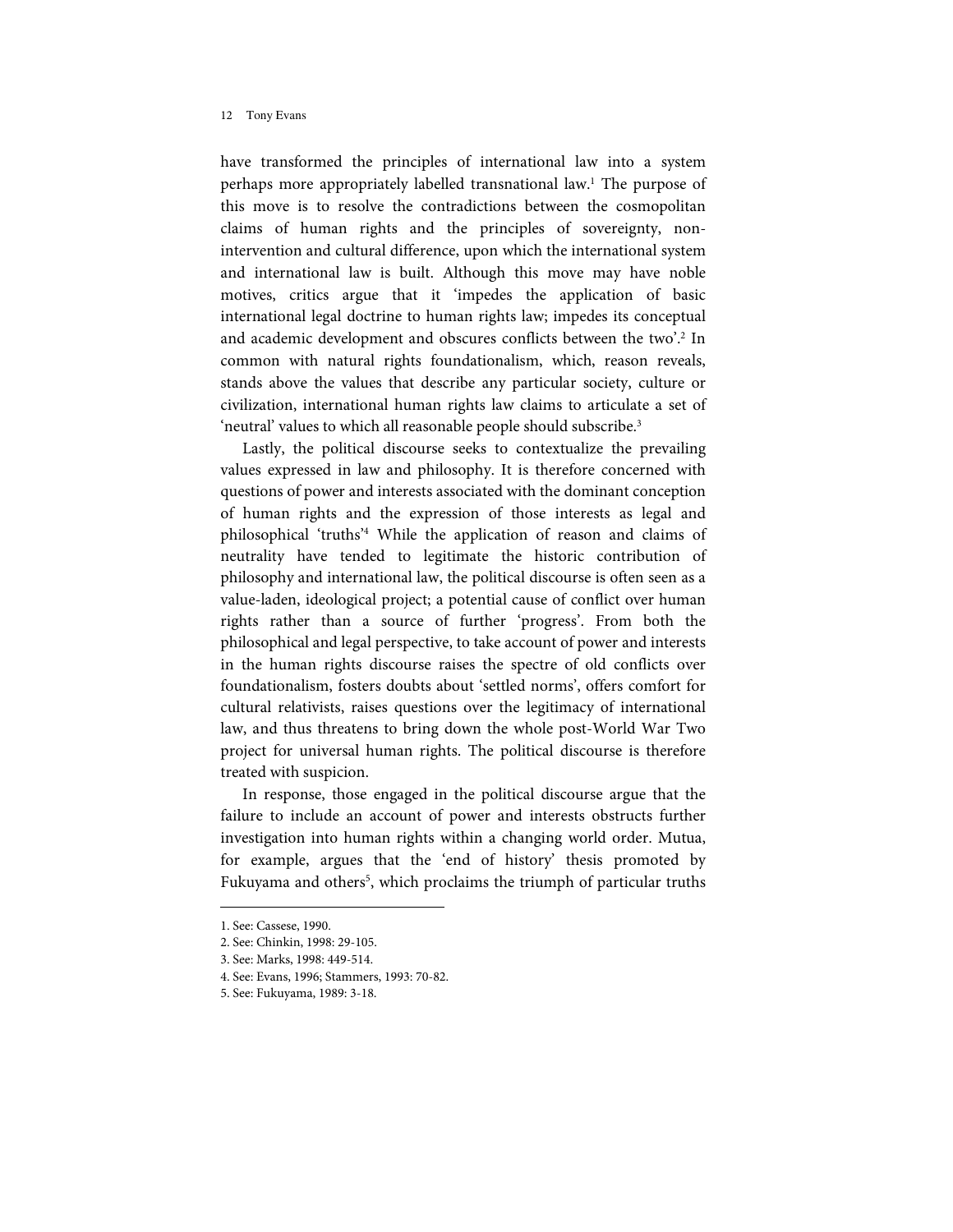over all previous heretical doctrines, fails to understand the dynamic nature of social formation.

Mutua argues that the human rights movement is still young and

its youth gives it an experimental status, not a final truth. The major authors of human rights discourse seem to believe that all the most important human rights standards and norms have been set and that what remains of the project is elaboration and implementation. This attitude is at the heart of the push to prematurely cut off debate about the political and philosophical roots, nature, and relevance of the human rights corpus. (Mutua, 2002)

Put simply, it can be argued that the legal discourse plays the dominant role, while the philosophical discourse has atrophied and the political discourse is marginalized. The often stated assertion that the 'major deficiency of the regime in the eyes of many professional observers is poor compliance to the purposes of a treaty' reflects a commonly held perspective that the failure of human rights is a failure of international law.<sup>1</sup> Although continued reports of gross violations of human rights arouse some feelings of pessimism, the dominance of the international law brings many commentators to the conclusion that a rights base international order is not only possible but has already made considerable 'progress'. While there is still much work to do, the literature reflects a view that the normative power of rights, together with the development of an extensive system of international law on human rights, provides a clear indication of steady 'progress' towards achieving the aims of the regime.

The habit of assuming that human rights is best understood as a singular, legal discourse, a discourse upon which general agreement has been achieved, therefore conceals important and continuing disagreements that are seldom confronted. Most importantly, the substitution of legal norms for human rights norms, reinforced by drawing a line under the philosophical discourse and denying the political discourse, offers an illusion of concord that is often inconsistent with political struggles associated with identity and difference.

# **Discipline and Human Rights**

If the assertion that there actually exists a global consensus on human rights is correct, theory and practice would be in harmony, assuming that international law represented an accurate reflection of that consensus.

<sup>1.</sup> See: Dunér, 2002.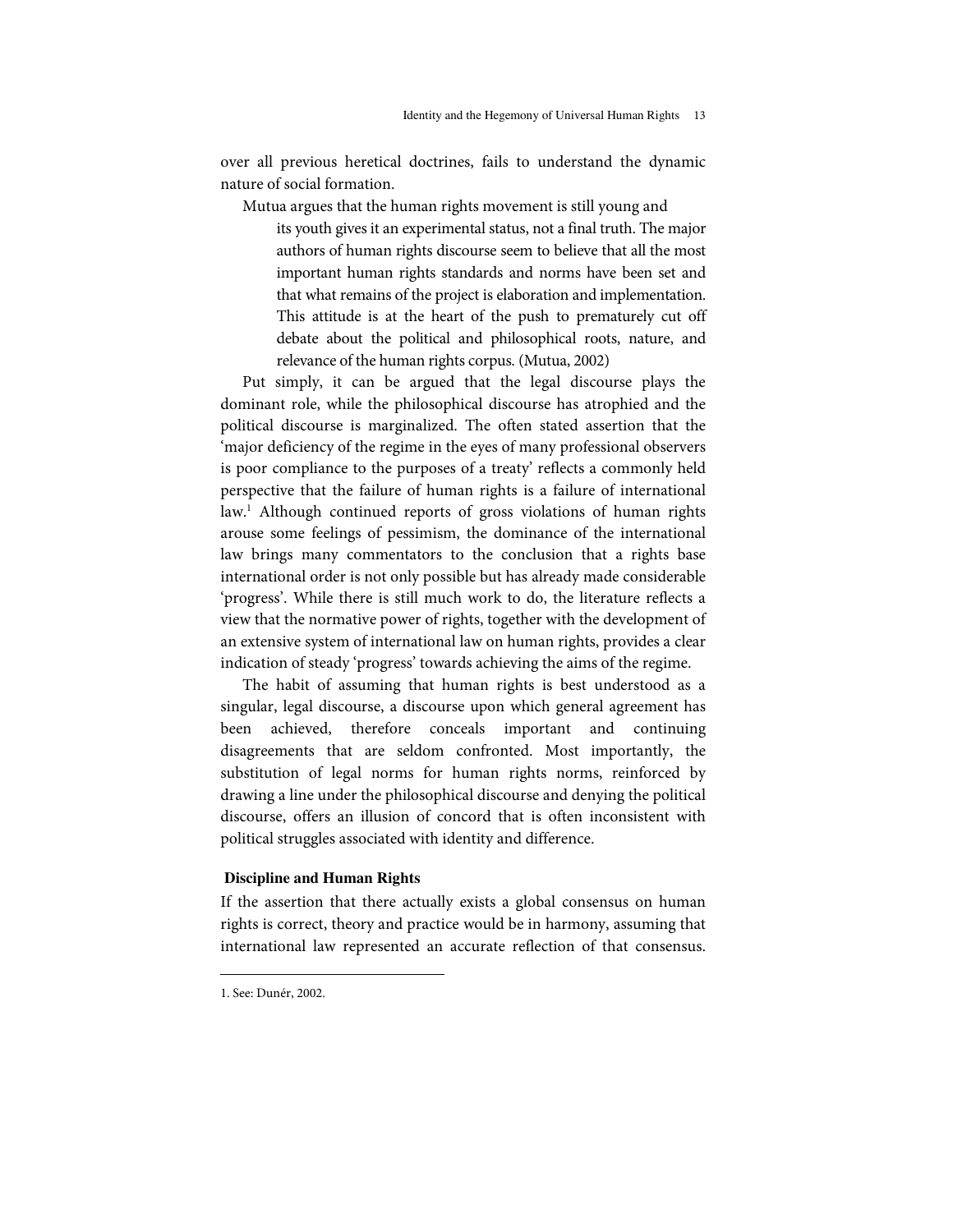Questions of power and interest would not arise because the human rights regime, through the medium of international law, would express the interests of all, rather than particular groups. However, an increasing number of scholars argue that it is no longer acceptable that we view the human rights discourse as an 'unproblematic articulation of moral progress in the twentieth [or twenty-first] century, as allegedly demonstrated by near-universal state recognition of the [Universal Declaration of Human Rights] and subsequent instrumentalities<sup>21</sup> If this assessment is apposite, and claims of global agreement are indeed premature, then the privileging of the human rights regime as a solution to an imagined consensus raises many questions. What, for example, is the role of international human rights law in the global order? Why is international law so privileged within the discourse of human rights if no consensus exists? What interests does the privileging serve?

An insight into these questions can be gained through the concept of 'discipline', which is closely related to that of discourse. Discipline refers to a mode of social organization that operates without the need for coercion. It is a form of modernist power that imbues the individual with particular ways of thinking, knowing and behaving, thus instilling modes of social consciousness that make social action predictable. Discipline is learned and practiced in the day-to-day complex of social life, through institutional training received, for example, in the school, the university, the workplace, the church and the socioeconomic institutions found within civil society, where notions of correct and incorrect behaviour and thought are clearly delimited. The epithet 'common sense' is achieved when a particular mode of thought and conduct is unquestioningly accepted as normal <sup>2</sup> This is not to argue that the disciplines cannot be defined as systems of rules, but these are not necessarily the rules articulated within the pages of international law. Instead, these rules are concerned with 'norms' and the generation of 'normalization'<sup>3</sup> In this sense, the disciplines, which are the domain of global civil society, operate without 'compulsory obligation, but nevertheless, [exert] a collective pressure and [obtain] objective results in the form of an evolution of customs, ways of thinking and acting'.<sup>4</sup>

2. See: Gramsci, 1996.

l

4. See: Gramsci, 1996.

<sup>1.</sup> See: Langlois, 2002: 96-479.

<sup>3.</sup> See: Foucault, 1994:1-46.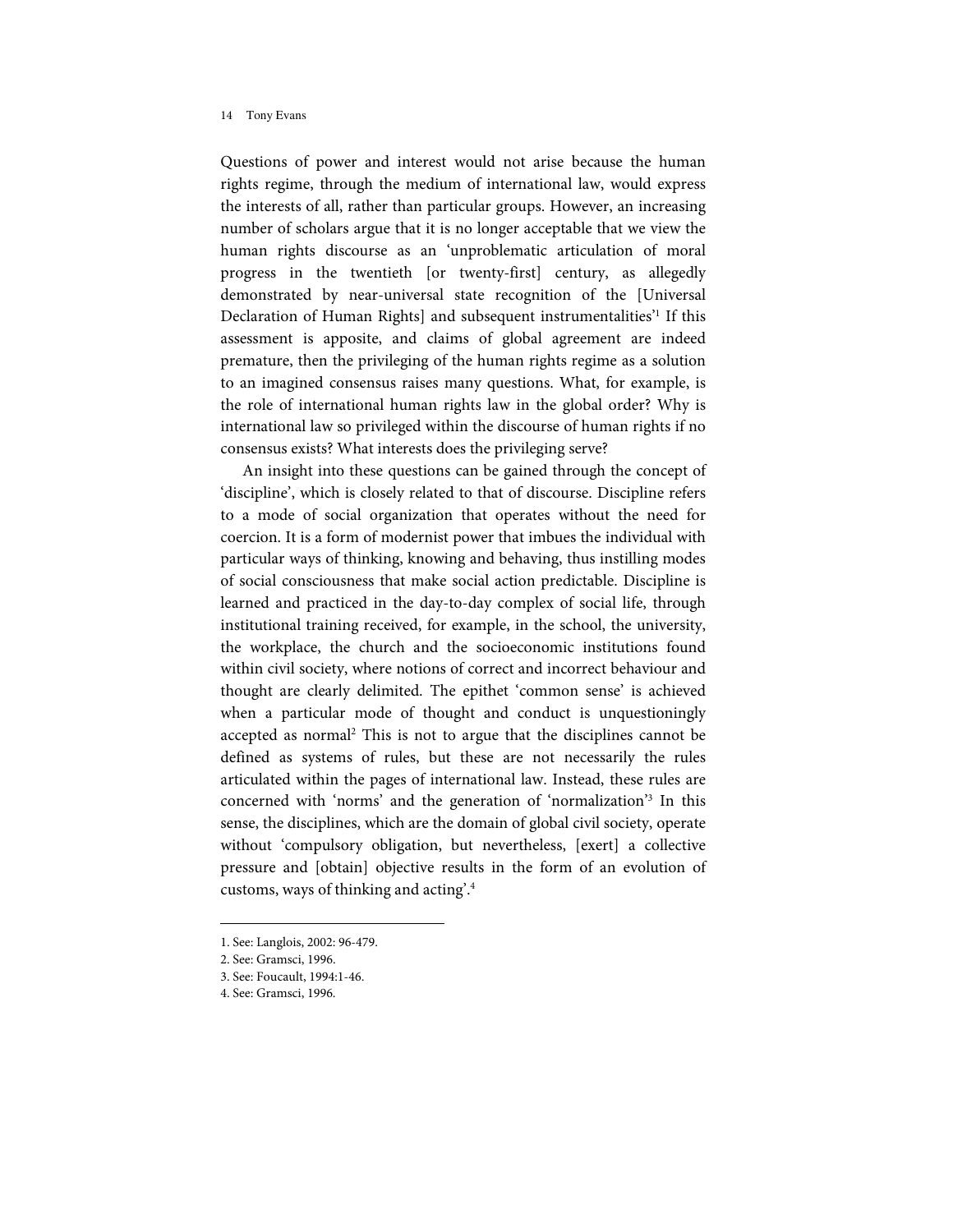The maintenance of disciplinary power is conducted through systems of surveillance: the processes of data collection through observation, recording, measuring, inspecting, reporting, and monitoring, which today are more easily facilitated by systems of electronic data collection. Data accumulated from the observation of large numbers defines the 'normal', opening the possibility of specifying the attributes of 'acceptable' and 'unacceptable' behaviour within the values, terms and language of dominant discourses of truth. Those who violate the norms of acceptable behaviour are therefore identifiable, enabling appropriate sanctions to be applied, while those who conform are rewarded. Foucault argues that the form of disciplinary power operating within the contemporary world order emerged during the eighteenth century, noting ironically that 'the Enlightenment, which discovered the liberties, also invented the disciplines'. 1

While the idea of discipline may suggest a social order rife with ideological intent and conspiracy, such a conclusion would be a mistake<sup>2</sup> Instead, the conceptualization of discipline is an attempt to understand the ways in which knowledge is accumulated, and truth and rights established as the foundation for legitimate social action. From the perspective of discipline as social knowledge, power is not located within governments or particular factions, classes, institutions or cadres, but is instead exercised in the actions of everyday life. In contrast to the premodern period, where the exercise of power was associated with a readily identifiable agent, who operated irregularly and intermittently, modern forms of disciplinary power operate continuously and without agency. The distinctive nature of disciplinary power is that it replaces violence and the threat of violence with more temperate modes of action associated with visibility through surveillance.<sup>3</sup> This is not to argue that we can expect violence and the threat of violence to play no further role in the contemporary world order. As Robert Cox has observed, there may still be times when disciplinary power breaks down:

> To cope with the excluded and potentially disruptive, the institutions of global governance have devised instruments of global poor relief and riot control. Humanitarian assistance (the poor relief component) has become a top priority of the United Nations and a major activity of a vast range of nongovernmental

<sup>1.</sup> See: Foucault, 1977.

<sup>2.</sup> See: Prado, 1995.

<sup>3.</sup> See: Fraser, 1995: 48-133.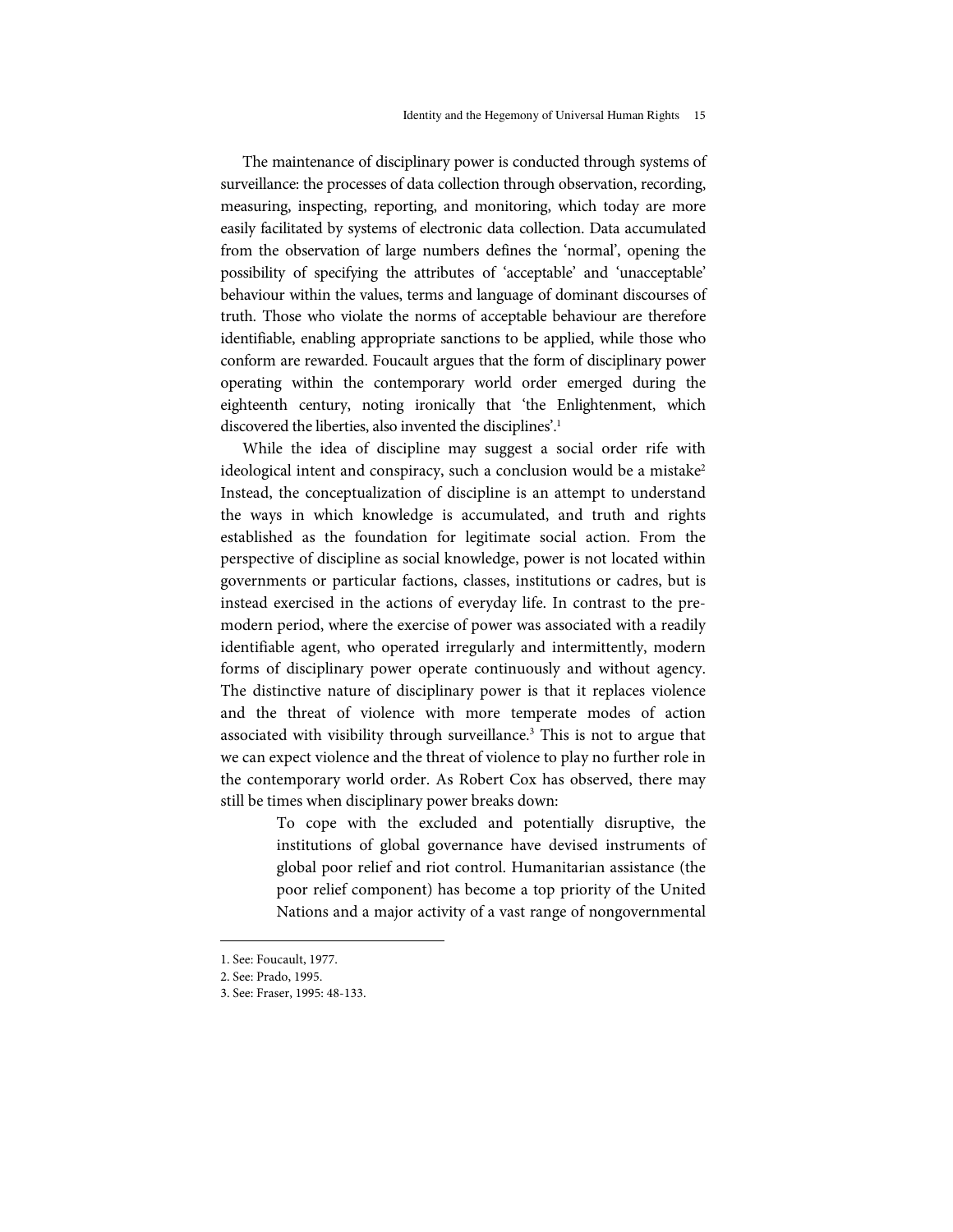agencies. Where poor relief is inadequate to prevent political destabilization, then military force (the riot control component) is evoked by the international community. Together, they help to sustain the emerging social structure of the world by minimizing the risk of chaos in the bottom layer. (Cox, 1997: 49-75)

From the perspective of disciplinary power, critics of neo-liberal notions of power have argued that the institutionalisation of discourse, which produces and promotes truth-claims, obscures and conceals the processes of domination that lie beneath normal social practice <sup>1</sup> Gill refers to the most prominent of the disciplines within the current global order as 'market discipline', which stresses economic growth and development, deregulation, the free market, the privatisation of public services and minimum government <sup>2</sup> Market discipline describes a set of normative relationships with a global reach, supported by discourses of truth, and widely accepted as 'common sense'. These relationships are manifest at both the domestic and global level, for example, in national and international economic planning, market-based solutions for environmental degradation, the move to privatise social welfare provision, and the move to privatise life itself, seen in the scramble to patent the genes of both human and non-human life forms. Surveillance is undertaken by international and regional agencies, for example, the World Trade Organization (WTO), the World Bank, the European Union (EU) and the North American Free Trade Agreement (NAFTA). Each of these is understood as the authentic voice of market discipline and each exercises systems of surveillance and data collection on a global and regional scale.

Within the remit of market discipline, as opposed to that of international law, human rights are conceptualized as the freedoms necessary to maintain and legitimate particular forms of production and exchange. These are a set of negative rights associated with liberty, security and property, which offer a moral and normative foundation for justifying actions within the current global political economy. Although the global human rights regime is said to embrace the unity of all rights, market discipline pursues only those rights necessary to sustain legitimate claims for neo-liberal freedoms. The catalogue of rights associated with market discipline therefore describes human beings as individuals and agents of a particular kind and type. For critics, the human rights regime is partial. It represents the 'Eden of the

<sup>1.</sup> See: Ivison, 1998: 48-129.

<sup>2.</sup> See: Gill, 1995: 399-423.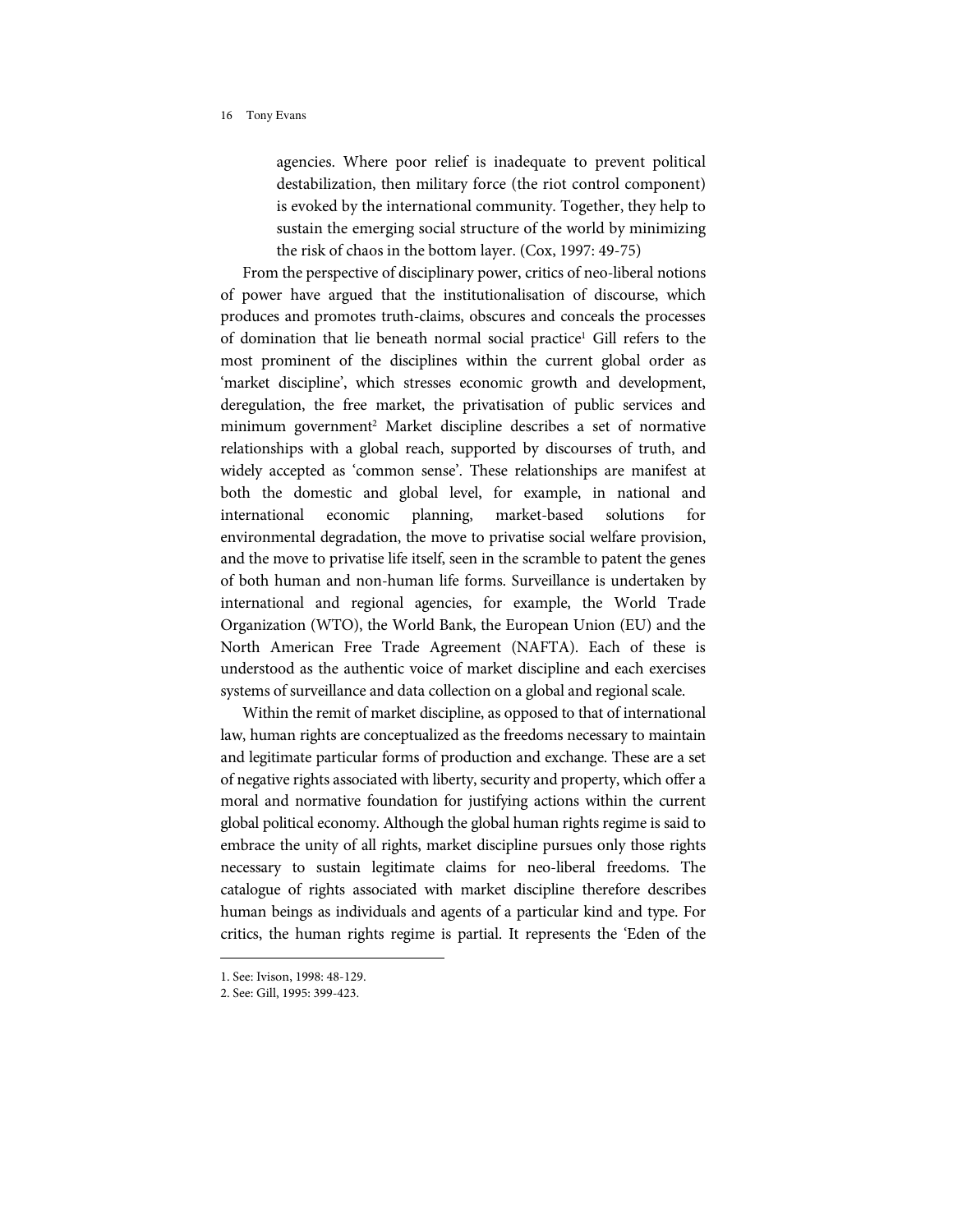innate rights of man' where free will, equality within exchange relations and property converge to create social relations characterized by selfishness, gain and private interests, rather than the pursuit of human dignity, community, and the means for conducting struggles over identity. 1

Following from this, several authors have argued that human life is valued as a means to an end, rather than an end in itself. <sup>2</sup> This is seen in the greater attention given to trade, property and finance, compared to that concerned with humanitarian issues, for example, poverty, the environment and socioeconomic rights. For critics, market discipline implies 'profit for investors [is] the supreme human value, to which all else must be subordinated', so that '[h]uman life has value as far as it contributes to this end'. <sup>3</sup> The creation of authoritative international organizations provides the professionalized voice for truth-claims, performs the task of surveillance, ensures adherence to market disciplinary norms, and acts to maintain a particular set of rights and freedoms that are integral to sustaining a particular order. If human rights have any significance within the contemporary global order, they offer a set of values delimited by an assumed normative consensus that legitimates activities associated with market discipline, specifically, negative rights and those associated with property.

The low social standards characteristic of subordinating human rights to economic interests leads the disadvantaged, dispossessed, marginalized and excluded to organize politically, perhaps by creating independent trade unions and citizen groups to resist the harsher consequences of market discipline. In such cases, violence and the threat of violence is often used against those daring to voice a contrary view that challenges market disciplinary principles and the neo-liberal rationale for economic development<sup>4</sup> Since all governments take neo-liberal notions of economic growth and development as a central policy objective, the deprivations suffered by those whose environment is degraded, culture devastated, freedom to protest peacefully suppressed and traditional ties with the land forcibly severed are seen less as the victims of human rights violations and more as the generation who must bear the cost of economic progress for the good of the wider, future community<sup>5</sup> Those who continue to protest

j

<sup>1.</sup> See: Marx, 2002.

<sup>2.</sup> See: Watkins, 1996.

<sup>3.</sup> See: Chomsky, 1994.

<sup>4.</sup> See: Evans, 2001.

<sup>5.</sup> See: Kotheri, 1994: 39-54; Tomasevski, 1993.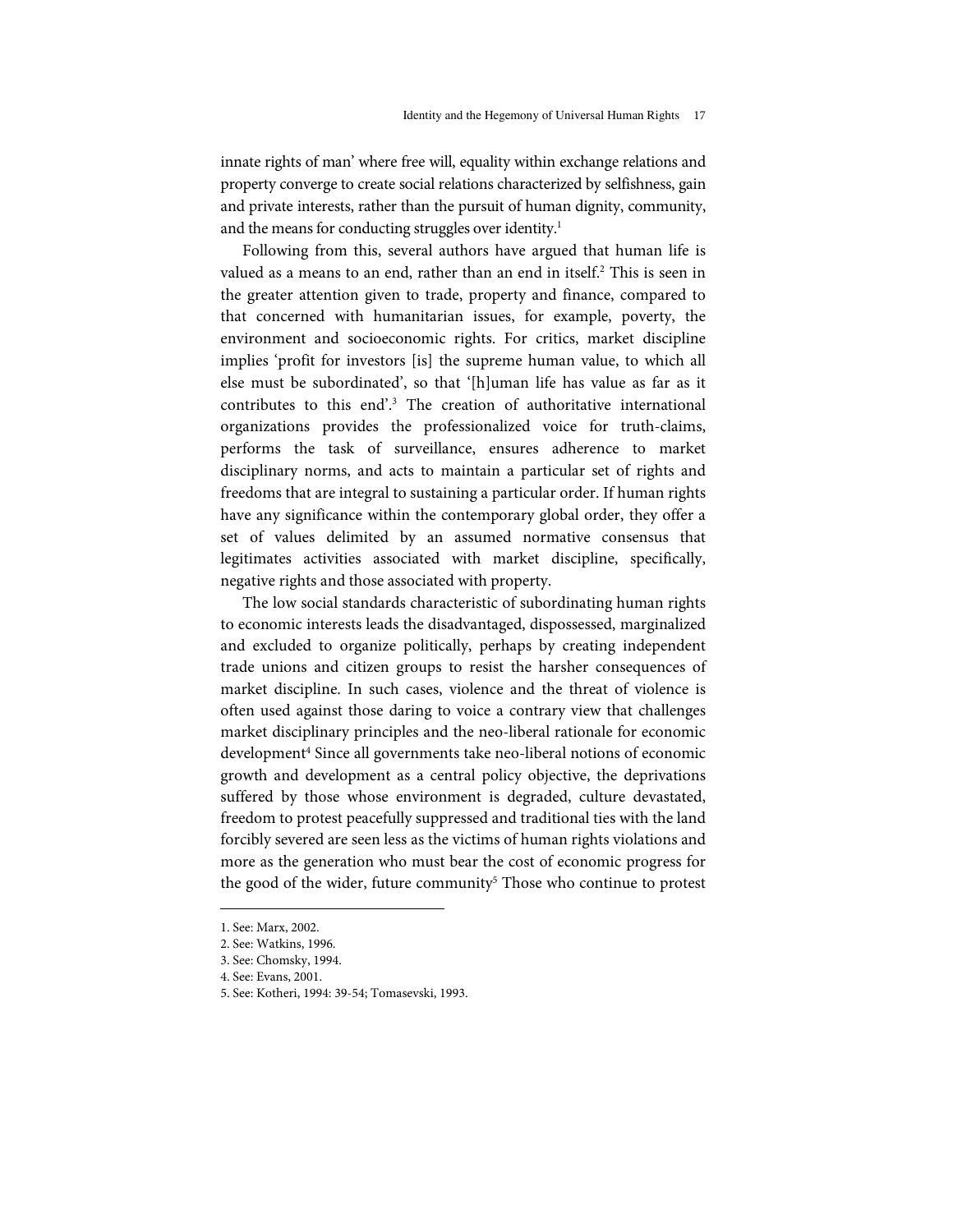are referred to pejoratively as insular, conservative, traditionalists, clinging tenaciously to a cultural past, and resolutely denying the benefits of modernization to the next generation.

### **Market Discipline, Normalization and the Human Rights Regime**

Market discipline may now be seen as 'counter-law'; as a guide for action that stands above international human rights regime. However, it does not follow that international law is of little consequence for market discipline. On the contrary, the regime legitimates claims that human rights are now at the centre of the new global order. International law, and international human rights law in particular, plays a central role in an emerging 'constitutional' global order, which seeks to normalize a common identity.<sup>1</sup> The dominance of the human rights regime, and the marginalization of the philosophical and political discourses of rights, provides a sense of 'closure' that discourages further investigation. Thus, while criticism is commonly found in the literature on human rights, such criticism is confined to disagreements within a framework of rights that seldom attracts critique.<sup>2</sup> In short, in as much as the politics of rights is considered at all, what passes for politics is framed within a set of rules that are incontrovertibly accepted, while the framework itself remains unquestioned.

The tension between the formal/legal human rights regime and the norms of market discipline are at their most visible within global civil society. In particular, the notion of 'civility' emanating from global civil society narrows the political agenda, excludes some groups from full participation, and acts as a focus for further political struggles. Stressing this point, Pasha and Blaney argue that the effort to promote particular notions of civility, for example, by attempting to universalise a particular conception of democracy or human rights, adds to the 'sense of grievance that motivates a politics that transgresses civility<sup>3</sup> In other words, the more vigorously global civil society promotes market discipline, and its associated human rights values, the greater the resistance, creating a 'periodic and irresolvable problem of policing the non-civil in civil society<sup>24</sup> Those who adhere to the norms of civility, and aspire to the ends promoted by global civil society, are included, while those who offend against the 'normal', perhaps through critique, reflective alternatives or a

<sup>1.</sup> See: Gill, 1995: 399-423.

<sup>2.</sup> See: Rouse, 1994: 92-114; Taylor, 1995: 51-326.

<sup>3.</sup> See: Pasha and Blaney, 1998: 417-540.

<sup>4.</sup> See: Pasha and Blaney, 1998: 417-540.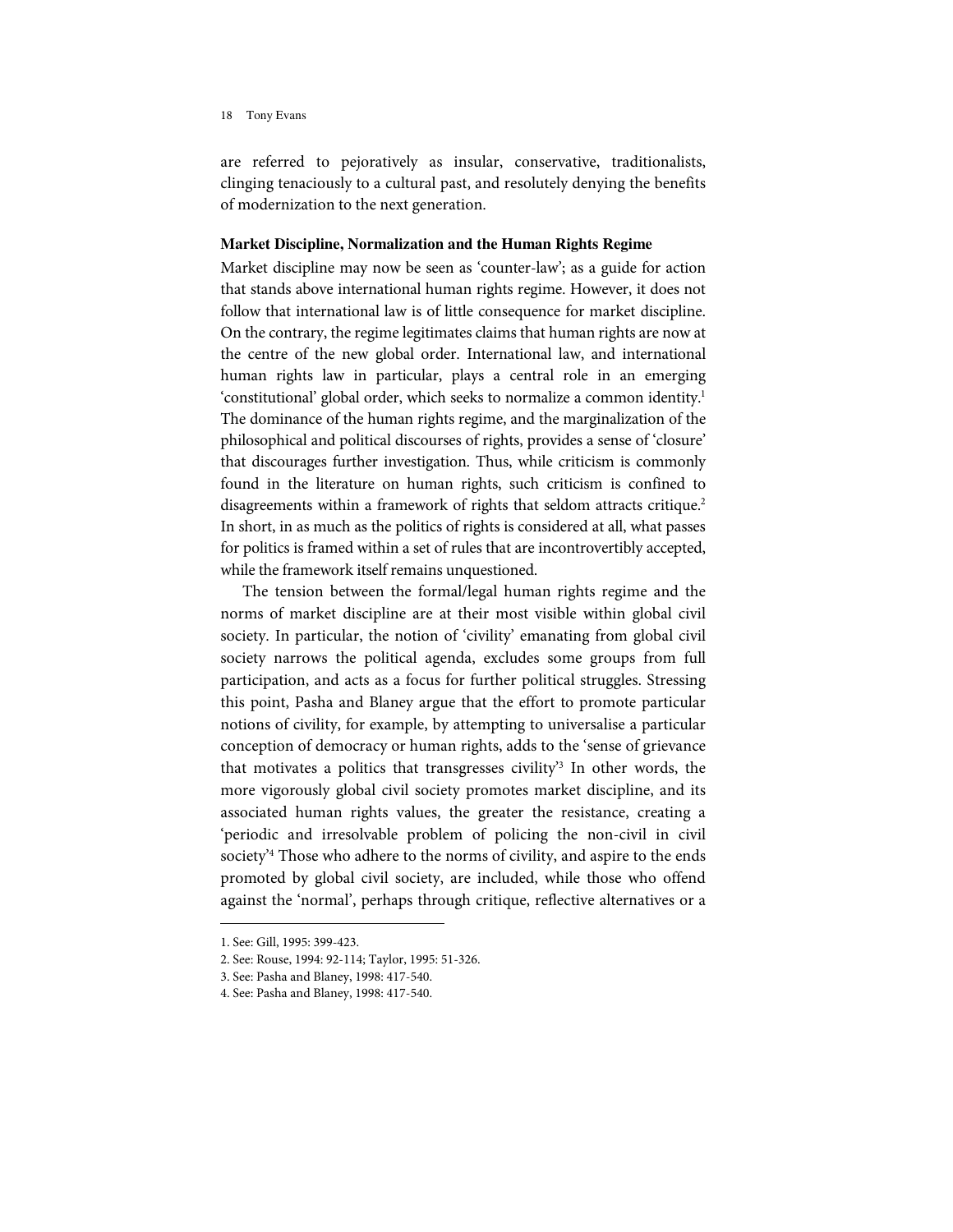stubborn refusal to abandon the cultural traditions of the past, are excluded. Disapproval may be registered by the agencies of global civil society in a number of ways, for example, by including aid conditionalities that emasculate government decision-making powers, by threatening intervention, by simply labelling alternative voices 'mad' <sup>1</sup> or by asserting that the excluded do not possess the moral capacity to engage fully in decision-making processes about their own best interests.<sup>2</sup>

At the forefront to the shift towards a singular notion of civility are transnational professional, business and financial organizations, which have grown in number and power under conditions of globalisation. As Wilson has noted, these groups are mindful that the 'future prosperity of transnational corporations and financial institutions depends not only upon the context of competition in the global market but also on an ability to influence the rules that govern the market. For example, in 1997 the chief executives of ten major transnational corporations met with UN leaders and high ranking government officials from several countries to discuss 'avenues for a formalization of corporate involvement in the affairs of the United Nations'.<sup>3</sup> A further example is seen in the activities of the International Chamber of Commerce, which has identified environmentalist, human rights and social protection groups as a possible threat to the further expansion of corporate activities and has moved to gain as much influence at the UN as possible to counter these forces. <sup>4</sup> The history of corporate-government relations is therefore one characterised by corporate pressure to expand corporate rights, not the rights found within the human rights regime.

# **Conclusion**

j

The complex tensions between the demands of human rights and those of market discipline has encouraged two opposing interpretations of the status of human rights within the current world order, one optimistic and one pessimistic. Both optimists and pessimists begin by noting significant shifts in the spatial reach and intensity of networks of social relations, including social movements, non-governmental organizations, interest groups, indigenous peoples' organizations and citizens groups, many of which are involved in the politics of identity <sup>5</sup> Although disagreement continues over

<sup>1.</sup> See: Keeley, 1990: 83-105.

<sup>2.</sup> See: Hindess, 1992: 149-63.

<sup>3.</sup> See: Wilson, 1997: 1-27.

<sup>4.</sup> See: Millen, 2000: 225-233.

<sup>5.</sup> See: Cox, 1999; Held, 1999; Linklater, 1998; O'Brien, 2000.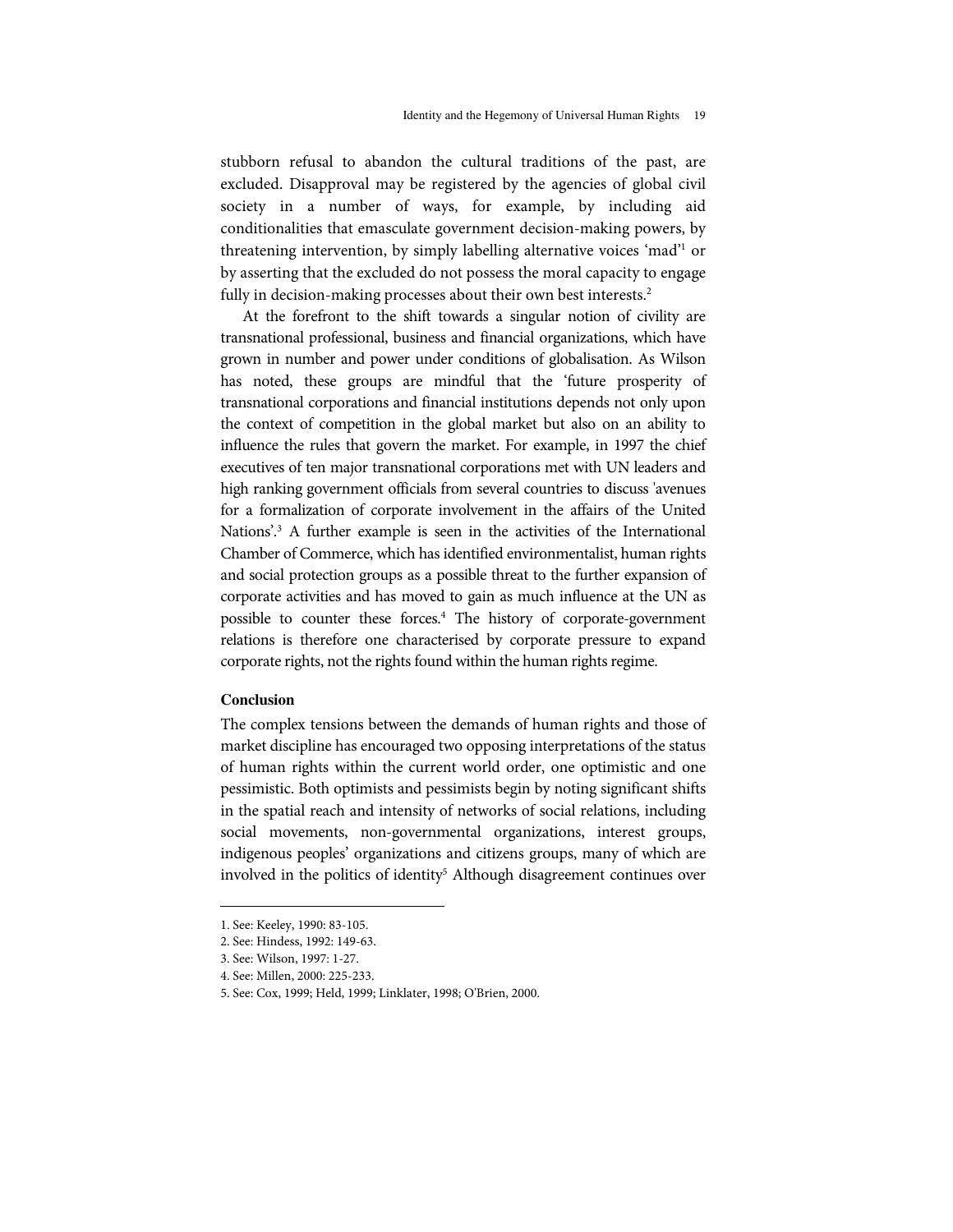the exact nature of these changes<sup>1</sup>, optimists argue that the intensity and ubiquity of social networks promises to increase the demand to secure human rights, democracy and environmental protection for all. While the old order meant arguments over sovereignty and the national interest often stood in the way of making progress on these issues, optimists argue that today such arguments are untenable. The greater interconnectedness characteristic of globalization, and increasing demands for transparency, means that the demand for human rights cannot be circumvented. The vast body of international human rights law created in the last few decades is seen by optimists as the formal expression of normative changes that place human rights near the top of the political agenda. For optimist, the new order represents 'power to the people' in as far as human rights offers the oppressed, the excluded, the victims of tyrannical governments and those engaged in the politics of identity an opportunity to gain the 'moral high ground' in the struggle for emancipation and freedom.

For pessimists, on the other hand, market discipline offers an opportunity to exercise 'power over people', by promoting particular modes of thought and practice that support market discipline. From this perspective, the freedoms described and 'normalized' by market discipline accentuate processes of inclusion and exclusion, equality and inequality, to the detriment of human rights<sup>2</sup> Pessimists feel vindicated, for instance, when a leading member of a prominent investment corporation, commenting on the possibility of human rights within the current global order, remarks that the 'great beauty of globalization is that no one is in control<sup>3</sup> While the international regime includes a wide spectrum of rights, the values associated with market discipline remain the dominant mode of thought that guides political, socialand economic action.

The discourse of rights therefore supports competing conceptions that often provide a sharp focus for deeply rooted political struggles. While the formal, institutionalized and legal regime is presented as guaranteeing protection for human rights, and offers encouragement to a growing number of non-governmental organizations, the informal, privately motivated and extra-legal normative order associated with global practice suggests that the values of market discipline take precedence. <sup>4</sup> Such is the success of human rights associated with market discipline, it is common to see claims that in

j

<sup>1.</sup> See: Scholte, 1996: 43-57; Spybey, 1996.

<sup>2.</sup> See: UNDP, 1997; UNDP, 1999.

<sup>3.</sup> See: Hormats, 1998.

<sup>4.</sup> See: Stammers, 1999: 980-1008.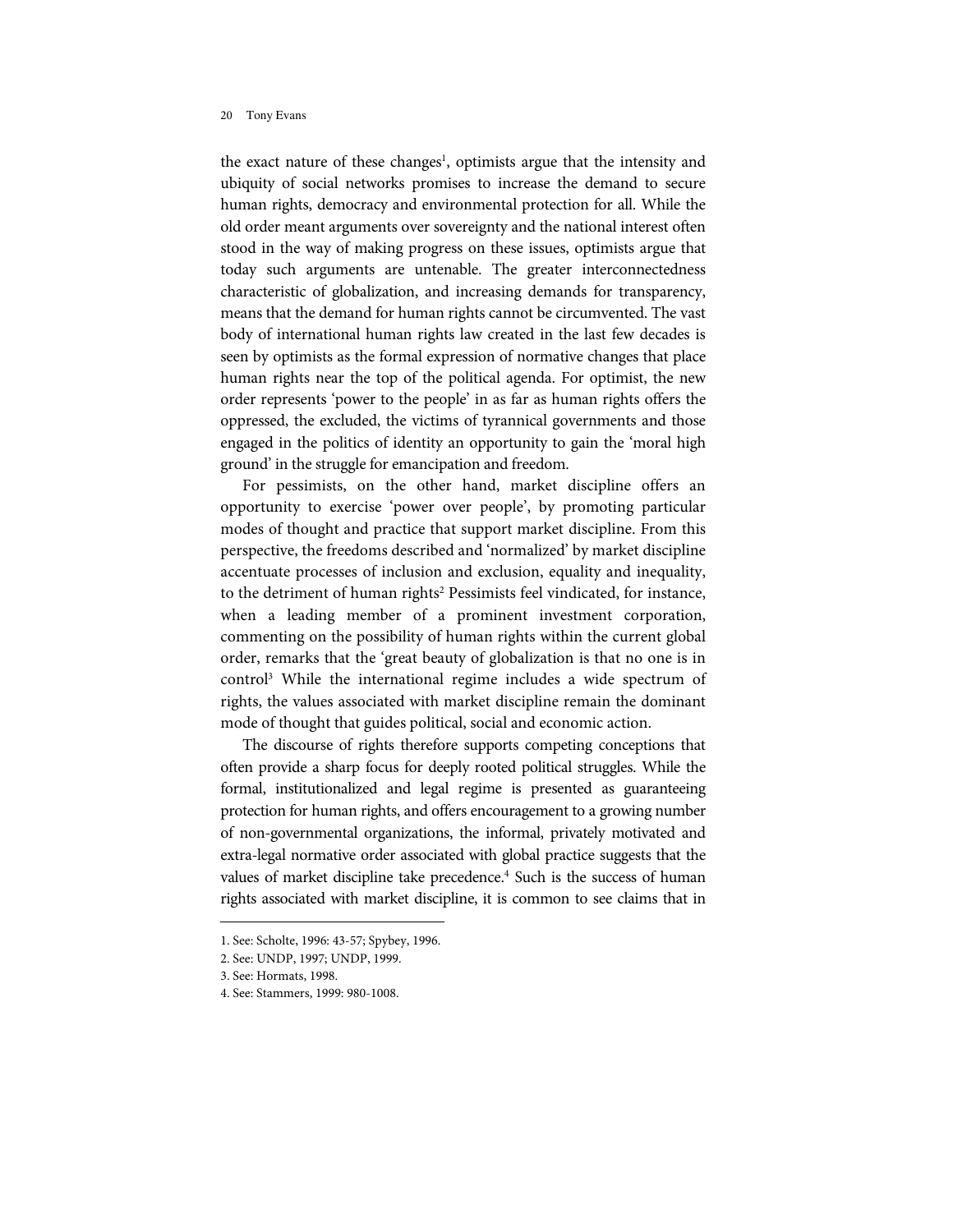'virtually all regions of the world ... there is broad acceptance of the triad of human rights, free markets and democracy as desirable, attainable policy objectives'. Of course, the rights referred to here assume a particular conception of rights, defined as the freedom of the individual to invest time, capital and resources in processes of production and exchange <sup>1</sup> Political struggles over identity may be legitimated by the human rights regime, but market discipline demands toleration of allacts that further the neo-liberal project towards greater levels of economic globalization.

The human rights discourse obfuscates the distinction between legal rules and normal social practice. While on one hand the discourse appears to offer solutions for protecting human rights, on the other, the practices of market discipline continue to provide the context in which human rights are violated. Professional and intellectual commentators provide the 'authentic' voice of the discourse, although this voice has little to say about power and interests associated with the socioeconomic context in which rights are promoted. As the dominant voice, the discourse also subordinates alternative voices with an interest in exposing the causes of human rights violations. The hegemony of the human rights discourse may therefore be seen as an attempt at 'closure', rather than an attempt to protect the rights of the persecuted and excluded.<sup>2</sup>

The discussion presented here should not be understood as a wholesale rejection of either international law or human rights. Nor is it a rail against the priority given to neo-liberal notions of civil and political rights within the current world order. Instead, the intention here is to gain an insight into the ways in which power is exercised through the discourse of human rights, in an effort to promote a global culture that provides the individual with the necessary values that support the prevailing neo-liberal global order. While the literature presents human rights as a concept that empowers those threatened by state violence, the concept also offers an instrument for domination: an instrument for promoting a singular global culture. In particular, the discussion here has sought to show how the human rights regime, which provides the main focus for the dominant discourse of human rights, transmits a set of ideas associated with notions of freedom and a set of ideas that reflects relations of power and cultural dominance, and cannot be understood as one or the other. 3

<sup>1.</sup> See: Tetrault, 1988: 5-26.

<sup>2.</sup> See: Mahbubani, 1992: 3-12.

<sup>3.</sup> See: Foucault, 1994: 1-46.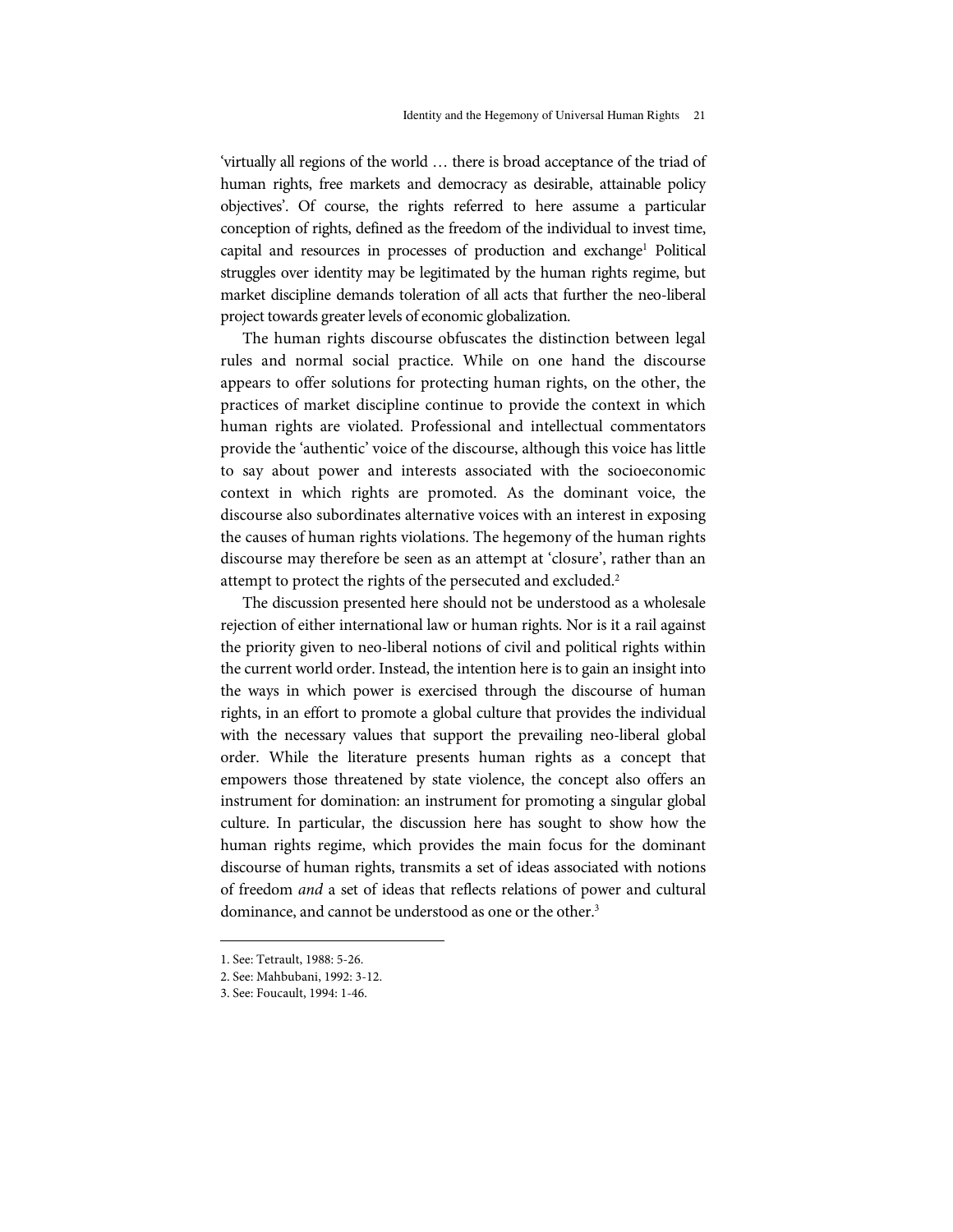# **B ibliograghy**

# **A) Books and Journals**

- 1. Aziz, N (1999). Human Rights Debate in an Ear of Globalization: Hegemony of Discourse, Ed: by P. Van Ness, London: Routledge, pp. 32-55.
- 2. Bauer, J. R, and D. A. Bell (1999). The East Asian Challenge for Human Rights, Cambridge: Cambridge University Press.
- 3. Carver, T (1998). The Postmodern Mar, Manchester: Manchester University Press.
- 4. Cassese, A (1990). Human Rights in a Changing World, Oxford: Oxford University Press.
- 5. Chandler, D (2002). From Kosovo to Kabul: Human Rights and International Intervention, London: Pluto.
- 6. Chinkin, C (1998). International Law and Human Rights, Ed: by T. Evans, Manchester: Manchester University Press, pp. 105-29.
- 7. Chomsky, N (1994). World Orders, Old and New, London: Pluto.
- 8. Clark, I (1999). Globalization and International Relations Theory, Oxford: Oxford University Press. Canadian Journal of Development Studies, Vol.17, No.4, pp. 19-26.
- 9. Cox, R (1997). Democracy in hard times: economic globalization and the limits to liberal democracy, Ed: by A. McGrew, Cambridge: Polity Press, pp. 49-75.
- 10. Cox, R (1999). "Civil Society at the turn of the Millennium: Prospects for an Alternative World Order", Review of International Studies, Vol.25, No.3.
- 11. Cozens Hoy, D (1995). Power, Repression, Progress: Foucault, Lukes, and the Frankfurt School, Ed: by B. Smart, Vol.5, London: Routledge, pp. 173-91.
- 12. Donnelly, J (1989). Universal Human Rights in Theory and Practice, Ithaca: Cornell University Press.
- 13. Dunér, B (2002). The Global Human Rights Regime, Lund: Student litterateurs.
- 14. Evans, T (2000). "Citizenship and Human Rights in the Age of Globalization", Alternatives, Vol.25, No.4, pp.415-438.
- 15. Evans, T (2001). The Politics of Human Rights: A Global Perspective. Human Security, Ed: by C. Thomas, London: Pluto Press.
- 16. Evans, T. (1996). US Hegemony and the Project of Universal Human Rights, Basingstoke: Macmillan.
- 17. Foucault, M (1977). Discipline and Punish, Translated by S. A, New York: Pantheon Books.
- 18. Foucault, M (1994). Two Lectures, Ed: by M. Kelly, Cambridge: MIT Press, pp. 1-46.
- 19. Fraser, N (1995). Michel Foucault (2): Critical Assessments, Ed: by B. Smart, Vol.2, London: Routledge, pp. 133-48.
- 20. Fraser, N (2000). "Rethinking Recognition", New Left Review, Vol. May-June, No.3, 107-20.
- 21. Frost, M (1996). Ethics if International Relations: A Constitutive Theory, Cambridge: Cambridge University Press.
- 22. Fukuyama, Francis (1989). "The End of History", The National Interest, Vol. summer, pp. 3-18.
- 23. George, S (1999). The Lucano Report, London: Pluto.
- 24. Giddens, A (1990). Modernity and Self-Identity, Cambridge: Polity Press.
- 25. Gill, S (1995). "Globalization, Market Civilisation, and Disciplinary Neoliberalism", Millennium: Journal of International Studies, Vol.24, No.3, pp. 399-423.
- 26. Gramsci, A (1996). Selections from the Prison Notebooks, Ed: by Q. Hoare, and G. Smith, London: Lawrence and Wisehart.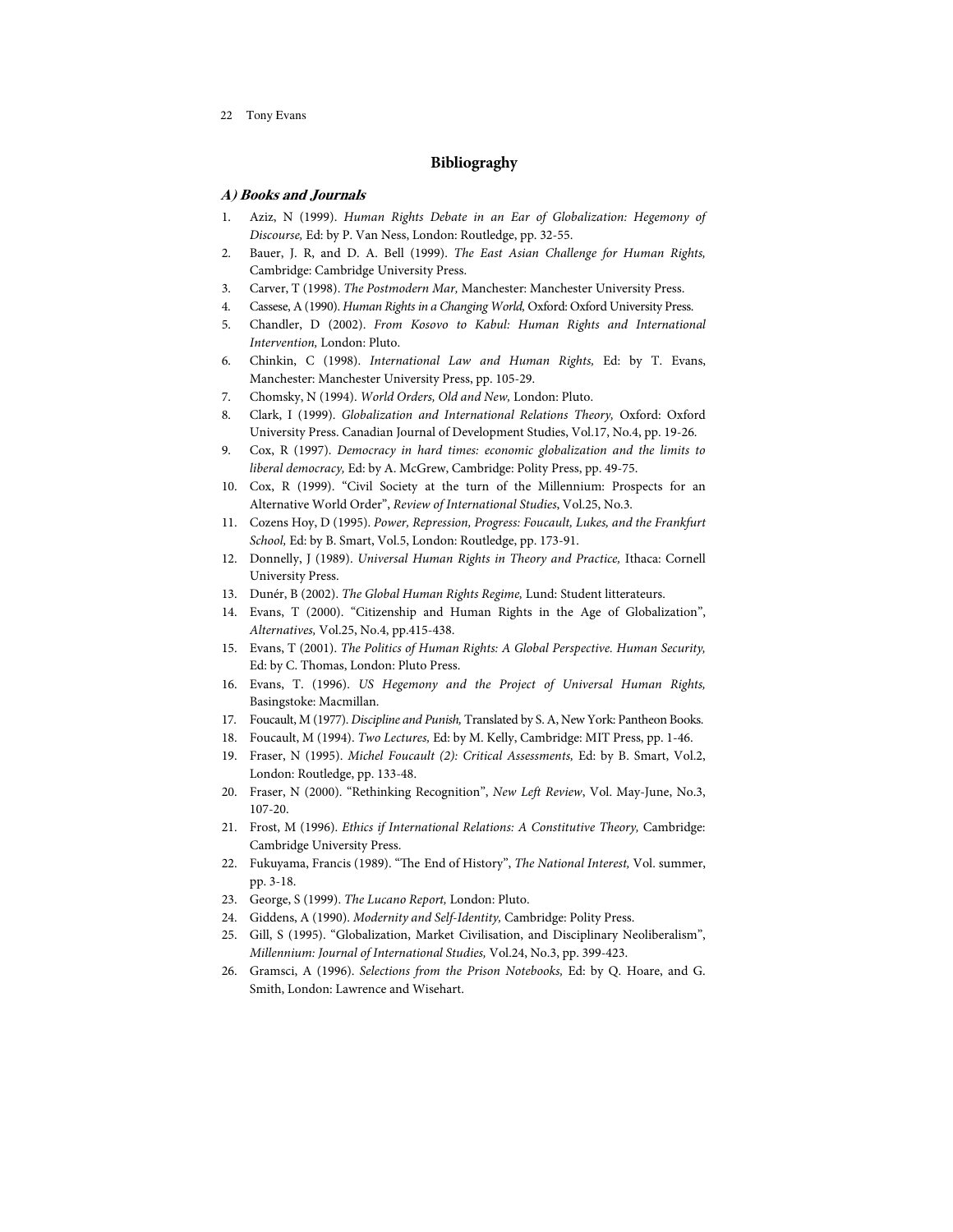- 27. Held, D. (1999). Global Transformations, Cambridge: Polity Press.
- 28. Hindess, B (1992). "Power and Rationality: The Wesern Conception of Political Community", Alternatives, No.17, pp. 149-63.
- 29. Hoogvelt, A (2001). Globalization and the Postcolonial World: The New Political Economy of Development, Basingstoke: Palgrave.
- 30. Hormats, R (1998). Globalization and Human Rights, Arlington: Public Broadcasting Service.
- 31. Hunt, A (1993). Explorations in Law and Society:Towards a constitutive Theory of Law, New York/London: Routledge.
- 32. Huntington, S. P (1997). The Clash of Civilizations: Remaking of World Order, New York: Touchstone.
- 33. Ivison, D (1998). The Disciplinary Moment: Foucault, Law and the Reincription of Rights, Ed: by J. Moss, London, Sage, pp. 129-48.
- 34. Keeley, J (1990). "Towards a Foucauldian Analysis of International Regimes", International Organization, Vol.44, No.1, pp. 83-105.
- 35. Kotheri, S (1994). Global Economic Institutions and Democracy: A View from India, Ed: by J. Cavanagh, D. Wysham, and M. Arrunda, London: Pluto Press, pp. 39-54.
- 36. Langlois, A. J (2002). "Human Rights: the globalization and fragmentation of moral discourse", Review of International Studies, Vol.28, No.3, pp. 479-96.
- 37. Linklater, A (1998), *The Transformation of Political Society*, Cambridge: Polity.
- 38. Mahbubani, K (1992). "The West and the Rest", The National Interest, No. Summ, pp. 3-12.
- 39. Marks, S (1998). "From the Single confused Page to the Decalogue for Six Billion People: The Roots of the Universal Declaration of Human Rights in the French Revolution", Human Rights Quarterly, Vol.20, No.3, pp. 449-514.
- 40. Marx, K (2002). Kark Marx: Selected Writings, Ed: by D. McLellan, Oxford: Oxford University Press.
- 41. McGrew, A. (1992). A global Society, Ed: by S. Hall, D. Held, and A. McGrew, Cambridge: Polity.
- 42. Millen, J. V., E. Lyon, and A. Irwin (2000). Dying for Growth: The Political Influence of National and Transnational Corporations, Ed: by J. Y. Kim, Monroe: Cameron Courage Press, pp. 225-233.
- 43. Mutua, M (2002). Human Rights: A Political and Cultural Critique. Pennsylvania Studies in Human Rights, Ed: by B. B. Lockwood, Philadelphia: University of Pennsylvania Press.
- 44. O'Brien, R. et al (2000). Contesting Global Governance: Multilateral Economic Institutions and Global Social Movements, Ed: by S. Smith, Cambridge Studies in International Relations, Cambridge: Cambridge University Press.
- 45. Opsahl, T (1989). "Instruments of Implementation of Human Rights", Human Rights Law Journal, Vol.10, No.1, pp. 13-33.
- 46. Panitch, L (1995). Rethinking the Role of the State, Ed: by J. Mittelman, Boulder: Lynne Rienner.
- 47. Pasha, M. K., and D. L. Blaney (1998). "Elusive Paradise: The Promise and Perils of Global Civil Society", Alternatives, Vol.23, No.1, pp: 417-540.
- 48. Peterson, V. S., and L. Parisi (1989). Are Women Human? It's Not An Academic Question, Ed: by T. Evans, Manchester: Manchester University Press, pp. 132-160.
- 49. Prado, C. G (1995). Starting with Foucault: An Introduction to Genealogy, Boulder: Westview.